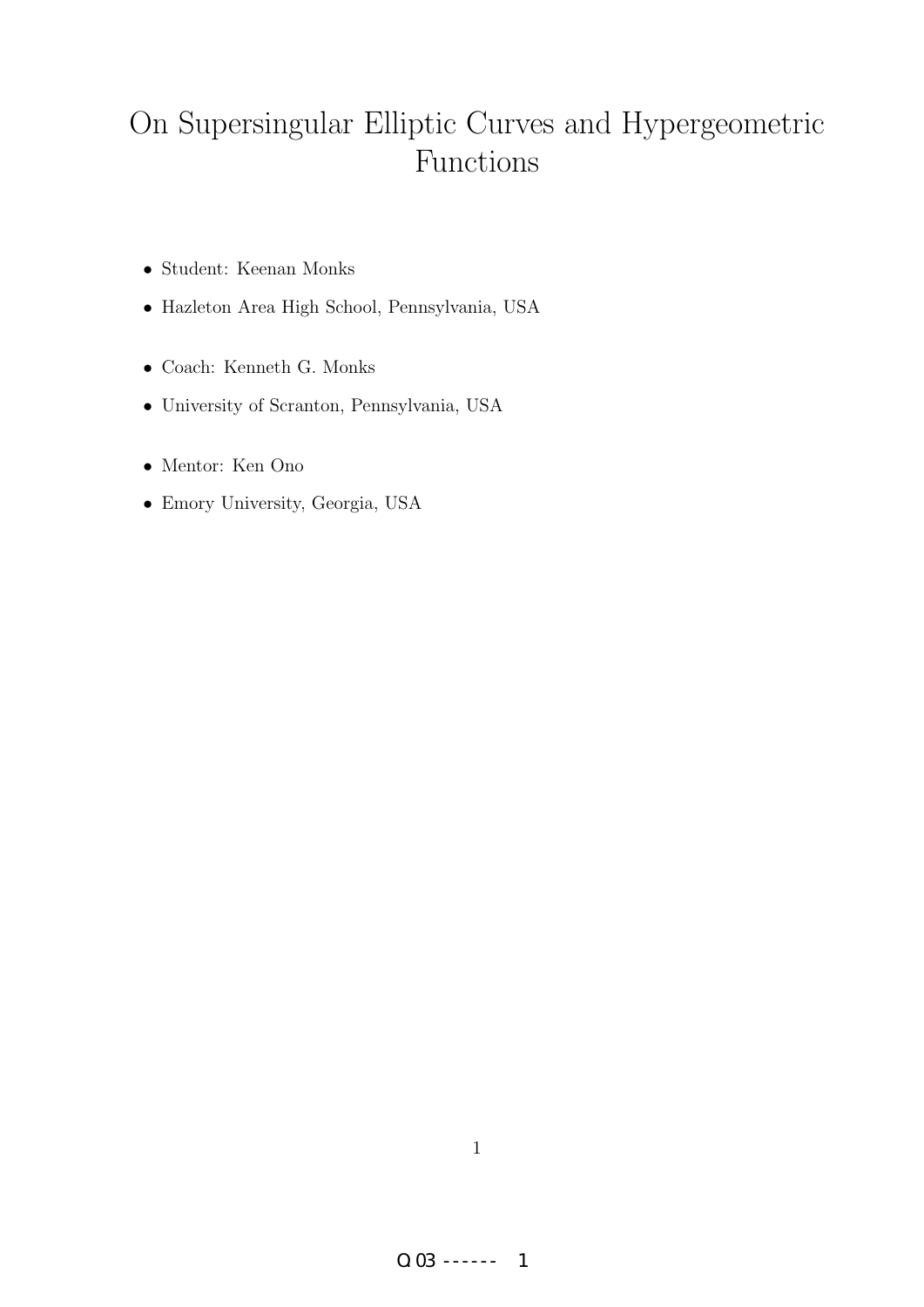#### On Supersingular Elliptic Curves and Hypergeometric Functions

Abstract. The Legendre Family of elliptic curves has the remarkable property that both its periods and its supersingular locus have descriptions in terms of the  $_2F_1$  $\begin{pmatrix} \frac{1}{2} \end{pmatrix}$ 1 2 1 z  $\setminus$ hypergeometric function. Here we study elliptic curves and elliptic integrals with respect to the  $_2F_1$  $\begin{pmatrix} \frac{1}{3} \end{pmatrix}$ 2 3 1 z  $\setminus$ and  $_2F_1$  $\begin{pmatrix} \frac{1}{12} \end{pmatrix}$ 5 12 1  $\begin{array}{c} \begin{array}{c} \begin{array}{c} \end{array} \\ \begin{array}{c} \end{array} \end{array} \end{array}$ z  $\setminus$ hypergeometric functions, and prove that the supersingular λ-invariant locus of certain families of elliptic curves are given by these functions.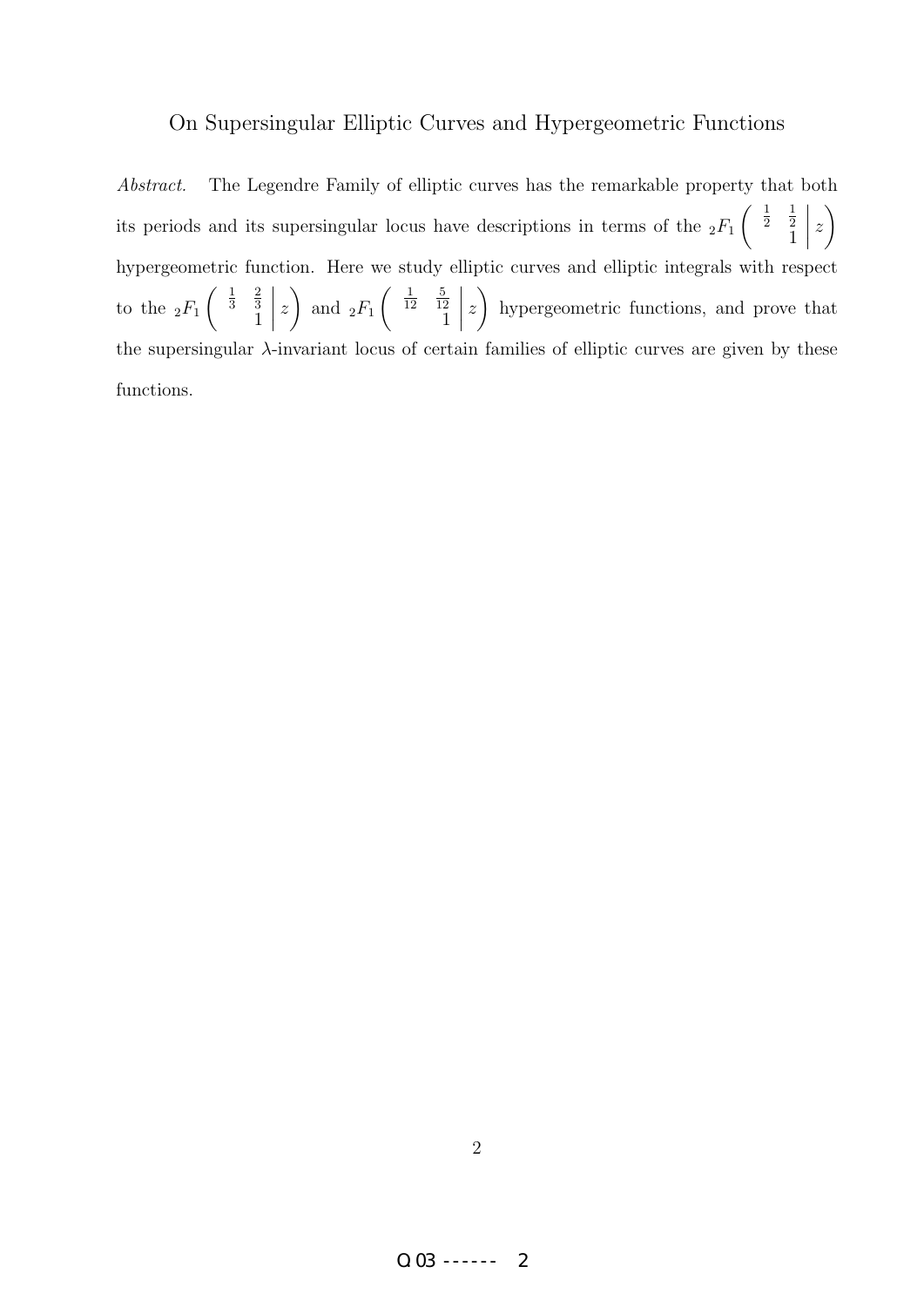## 1 Introduction and statement of results

Let p be a prime and  $\mathbb F$  a field of characteristic p. An *elliptic curve*  $E/\mathbb F$  is a curve of the form

$$
E: y^2 + a_1xy + a_3y = x^3 + a_2x^2 + a_4x + a_6
$$

where  $a_i \in \mathbb{F}$  and the points in E are elements of  $\overline{\mathbb{F}} \times \overline{\mathbb{F}}$ . This curve must be nonsingular in that it has no multiple roots. A point at infinity must also be included on the curve to make it projective.

There is an important invariant defined for any isomorphism class of elliptic curves (two curves are isomorphic if they have the same defining equation up to some change of coordinate system). Using the notation of an elliptic curve as before, the *j*-invariant  $j(E)$ and discriminant  $\Delta(E)$  are defined to be

$$
j(E) = \frac{c_4^3}{\Delta}
$$

and

$$
\Delta(E) = \frac{c_4^3 - c_6^2}{1728}
$$

where  $c_4 = b_2^2 - 24b_4$ ,  $c_6 = -b_2^3 + 36b_2b_4 - 216a_3^2 - 864a_6$ ,  $b_2 = a_1^2 + 4a_2$ , and  $b_4 = a_1a_3 + 2a_4$ .

It is well-known that the points on the curve E with coordinates in  $\overline{\mathbb{F}}$  form the group  $E(\mathbb{F})$  (see [7] for an explanation of the group structure). The curve E is called supersingular if and only if the group  $E(\mathbb{F})$  has no p-torsion. In this paper, we will determine when certain infinite families of elliptic curves are supersingular for any prime.

Elliptic curves are prominent in several disciplines of mathematics, including algebraic geometry, number theory, complex analysis, topology, and combinatorics. Several famous problems rely on the theory of elliptic curves and their group structure, such as Fermat's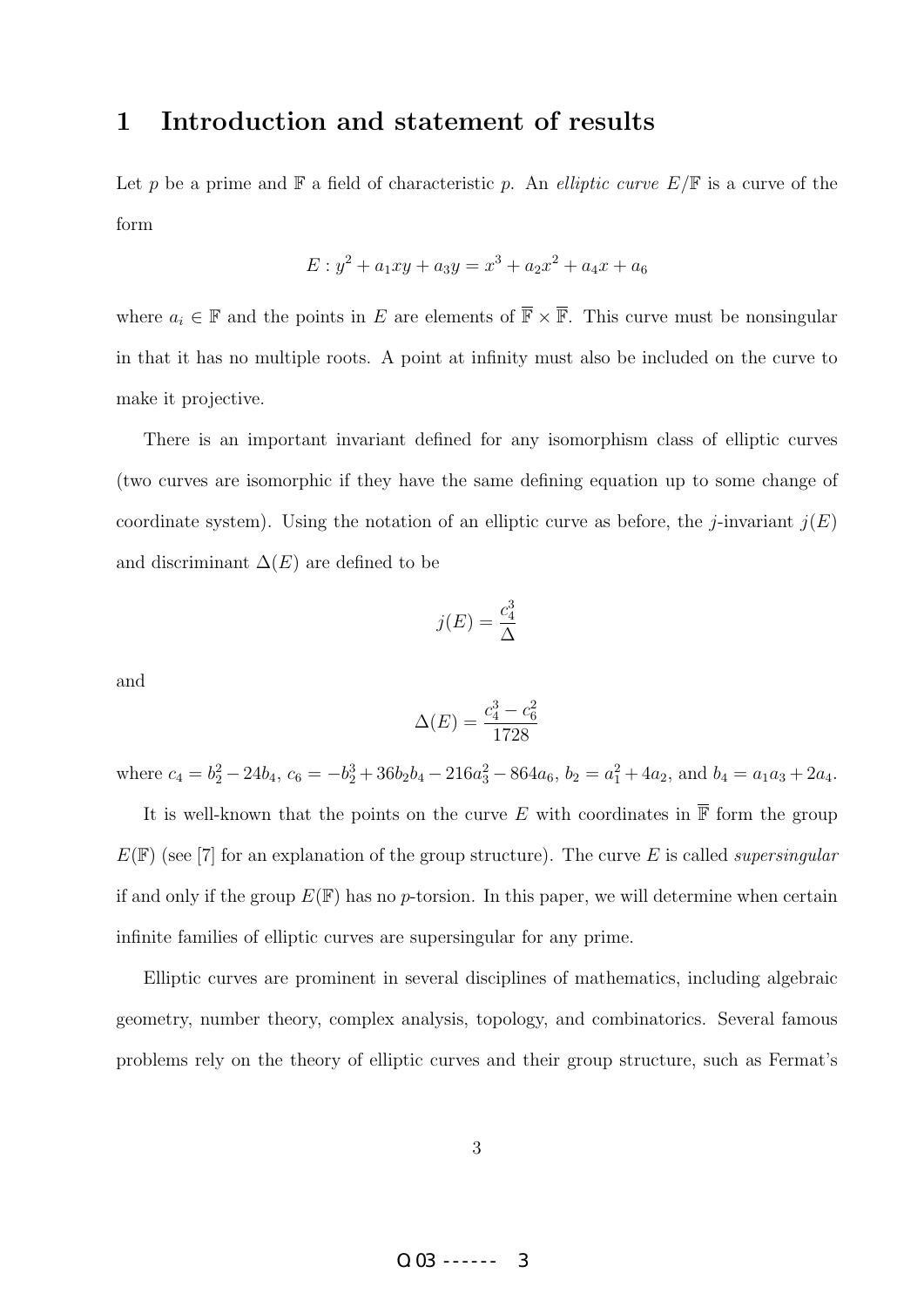Last Theorem, the Congruent Number Problem, and Poncelet's Porism. These curves also have applications in cryptography, classical physics, and even string theory.

In cryptography, it is particularly important to know when a curve is supersingular. The encryption system using the Discrete Log Problem on the group of points on an elliptic curve is easily decipherable under the Weil-Tate Pairing Attacks when the curve used is supersingular (see [7]). It is thus desirable to find infinite families of curves where the primes for which the curve is supersingular are known.

One well-known and widely studied family of elliptic curves is the Legendre Family, which we denote by

$$
E_{\frac{1}{2}}(\lambda): y^2 = x(x-1)(x-\lambda)
$$

for  $\lambda \neq 0, 1$ . We define its *supersingular locus* by

$$
S_{p,\frac{1}{2}}(\lambda):=\prod_{\stackrel{\lambda_0\in\overline{\mathbb{F}}_p}{\text{supersingular }E_{\frac{1}{2}}(\lambda_0)}}(\lambda-\lambda_0).
$$

The locus  $S_{p,\frac{1}{2}}(\lambda)$  and the periods of  $E_{\frac{1}{2}}(\lambda)$  have beautiful and simple descriptions in terms of the hypergeometric function

$$
{}_2F_1\left(\begin{array}{cc}a&b\\c\end{array}\bigg|z\right)=\sum_{n=0}^\infty\frac{(a)_n(b)_n}{(c)_n}\frac{z^n}{n!}.
$$

Here  $a, b, z \in \mathbb{C}, c \in \mathbb{C} \setminus \mathbb{Z}^{\leq 0}$ ,  $(x)_0 = 1$ , and  $(x)_n = (x)(x+1)\cdots(x+n-1)$  is the Pochhammer symbol. For any prime  $p$ , define

$$
{}_2F_1\left(\begin{array}{cc}a&b\\c\end{array}\bigg|z\right)_p\equiv\sum_{n=0}^{p-1}\frac{(a)_n(b)_n}{(c)_n}\frac{z^n}{n!}\pmod{p}.
$$

It is natural to study hypergeometric functions related to elliptic integrals. An elliptic integral of the first kind is written as

$$
K(k) = \int_0^{\frac{\pi}{2}} \frac{d\theta}{\sqrt{1 - k^2 \sin^2(\theta)}}.
$$

 $0.03$  ------ 4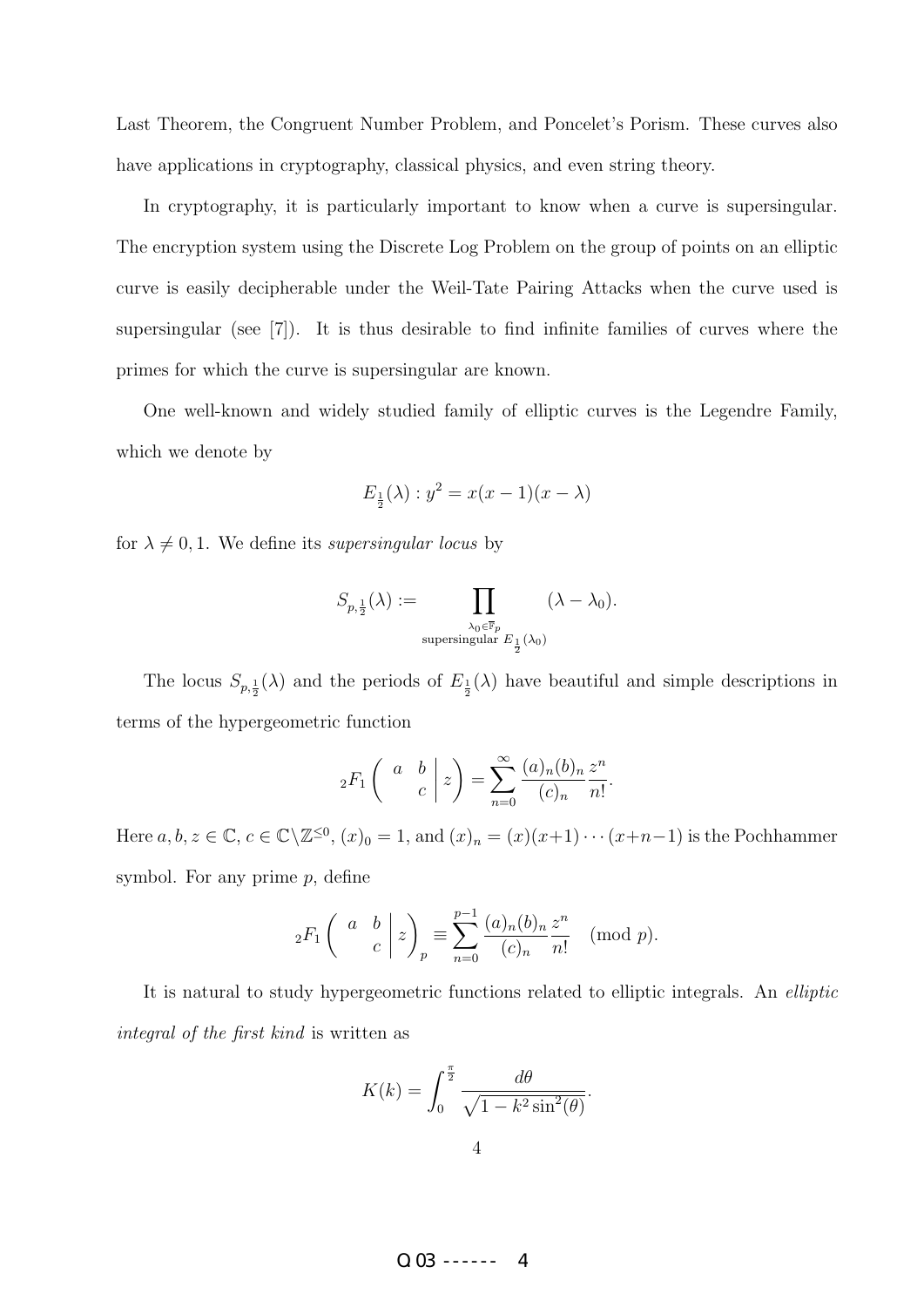From  $[5]$  we have the following identities for appropriate ranges of  $k$ :

$$
K(k) = \frac{\pi}{2} {}_{2}F_{1} \left( \begin{array}{c} \frac{1}{2} & \frac{1}{2} \\ 1 & k^{2} \end{array} \right),
$$
  
\n
$$
K^{2}(k) = \frac{\pi^{2}}{4} \sqrt{\frac{1 - \frac{8}{9}h^{2}}{1 - (kk')^{2}}} \left( {}_{2}F_{1} \left( \begin{array}{c} \frac{1}{3} & \frac{2}{3} \\ 1 & 1 \end{array} \Big| h^{2} \right) \right)^{2},
$$
  
\n
$$
K(k) = \frac{\pi}{2} (1 - (2kk')^{2})^{-\frac{1}{4}} {}_{2}F_{1} \left( \begin{array}{c} \frac{1}{4} & \frac{3}{4} \\ 1 & 1 \end{array} \Big| \frac{(2kk')^{2}}{(2kk')^{2} - 1} \right),
$$
  
\n
$$
K(k) = \frac{\pi}{2} (1 - (kk')^{2})^{-\frac{1}{4}} {}_{2}F_{1} \left( \begin{array}{c} \frac{1}{12} & \frac{5}{12} \\ 1 & 1 \end{array} \Big| J^{-1} \right).
$$
  
\n(1.1)

Here  $k' =$ √  $\overline{1-k^2}$ ,  $J = \frac{(4(2kk')^{-2}-1)^3}{27(2kk')^{-2}}$  and h is the smaller of the two solutions of  $\frac{(9-8h^2)^3}{64h^6h'^2} = J$ .

For the locus  $S_{p, \frac{1}{2}}$ , it is a classical result (see [1] and [6]) that

$$
S_{p,\frac{1}{2}}(\lambda) \equiv 2F_1\begin{pmatrix} \frac{1}{2} & \frac{1}{2} \\ 1 & 1 \end{pmatrix} \lambda_p \pmod{p}.
$$

In [4], El-Guindy and Ono studied the family of curves defined by

$$
E_{\frac{1}{4}}(\lambda) : y^2 = (x - 1)(x^2 + \lambda).
$$

They proved a result analogous to the classical case, namely

$$
\prod_{\substack{\lambda_0 \in \overline{\mathbb{F}}_p \\ \text{supersingular } E_{\frac{1}{4}}(\lambda_0)}} (\lambda - \lambda_0) \equiv \; _2F_1 \left( \begin{array}{cc} \frac{1}{4} & \frac{3}{4} \\ & 1 \end{array} \Big| - \lambda \right)_p \pmod{p}.
$$

Here we prove two other cases of this phenomenon that cover the other hypergeometric functions related to elliptic integrals listed in (1.1). We define the following families of elliptic curves:

$$
E_{\frac{1}{3}}(\lambda) : y^2 + \lambda y x + \lambda^2 y = x^3,
$$
\n(1.2)

$$
E_{\frac{1}{12}}(\lambda) : y^2 = 4x^3 - 27\lambda x - 27\lambda.
$$
 (1.3)

We note that if  $\lambda \in \{0, 27\}$  (resp.  $\lambda \in \{0, 1\}$ ), then  $E_{\frac{1}{3}}(\lambda)$  (resp.  $E_{\frac{1}{12}}(\lambda)$ ) is singular.

We also define, for each  $i \in \left\{\frac{1}{3}, \frac{1}{4}\right\}$  $\frac{1}{4}, \frac{1}{12}$  and all primes  $p \ge 5$ ,

$$
S_{p,i}(\lambda) := \prod_{\substack{\lambda_0 \in \overline{\mathbb{F}}_p \\ \text{supersingular } E_i(\lambda_0)}} (\lambda - \lambda_0).
$$

O.03 ------ 5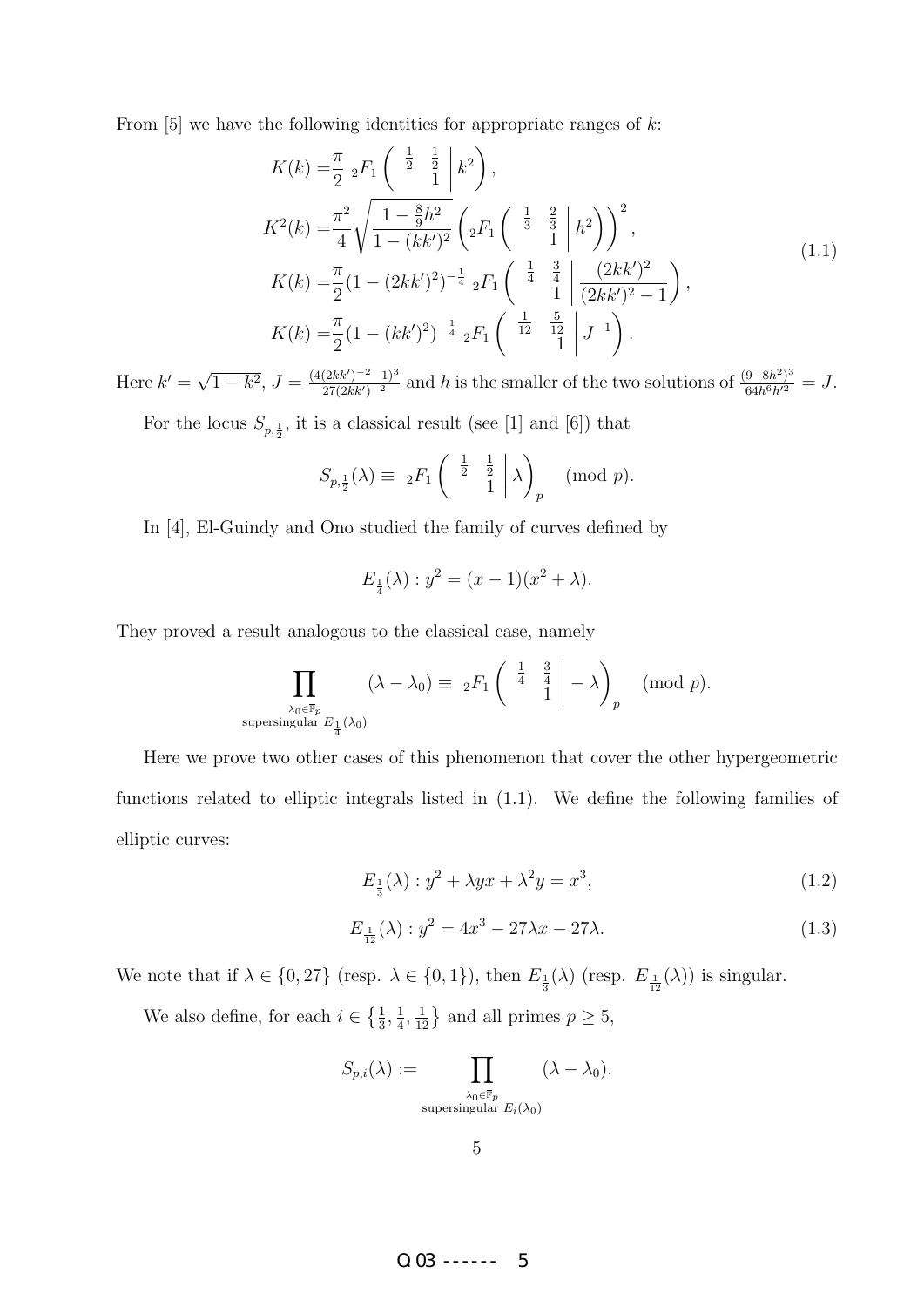Generalizing the results above, we prove the following for  $E_{\frac{1}{3}}(\lambda)$  and  $E_{\frac{1}{12}}(\lambda)$ .

**Theorem 1.1.** For any prime  $p \geq 5$ , we have

$$
S_{p,\frac{1}{3}}(\lambda) \equiv \lambda^{\left\lfloor \frac{p}{3} \right\rfloor} \; _2F_1\left( \begin{array}{cc} \frac{1}{3} & \frac{2}{3} \\ 1 & 1 \end{array} \middle| \frac{27}{\lambda} \right)_p \pmod{p}.
$$

**Theorem 1.2.** For any prime  $p \geq 5$ , we have the following:

1. If  $p \equiv 1, 5 \pmod{12}$ , then

$$
S_{p,\frac{1}{12}}(\lambda) \equiv c_p^{-1} \lambda^{\left\lfloor \frac{p}{12} \right\rfloor} \, _2F_1\left( \begin{array}{cc} \frac{1}{12} & \frac{5}{12} \\ 1 & 1 \end{array} \middle| 1 - \frac{1}{\lambda} \right)_p \pmod{p},
$$

2. if  $p \equiv 7, 11 \pmod{12}$ , then

$$
S_{p,\frac{1}{12}}(\lambda) \equiv c_p^{-1} \lambda^{\left\lfloor \frac{p}{12} \right\rfloor} \, _2F_1\left( \begin{array}{cc} \frac{7}{12} & \frac{11}{12} \\ 1 & 1 - \frac{1}{\lambda} \end{array} \right)_p \pmod{p},
$$

where  $c_p =$  $\left(6 \left\lfloor \frac{p}{12} \right\rfloor + d_p\right)$  $\left\lfloor\frac{p}{12}\right\rfloor$  $\setminus$ , and  $d_p = 0, 2, 2, 4$  for  $p \equiv 1, 5, 7, 11 \pmod{12}$  respectively.

*Remark.* The *j*-invariant of  $E_{\frac{1}{3}}(\lambda)$  is  $\frac{\lambda(\lambda-24)^3}{\lambda-27}$  and the *j*-invariant of  $E_{\frac{1}{12}}(\lambda)$  is  $\frac{1728\lambda}{\lambda-1}$ . Notice that  $E_{\frac{1}{3}}(\lambda)$  is singular when  $\lambda = 0$  and  $j = 0$ . Also,  $E_{\frac{1}{12}}(\lambda)$  is singular when its j-invariant is 0 and undefined when  $j = 1728$ .

In addition to the stated result, the proof of Theorem 1.2 yields some fascinating combinatorial identities as well. The following is one such identity obtained for a specific class of p modulo 12. Similar results also hold for primes in the other congruence classes, but are omitted for brevity.

**Corollary 1.3.** Let  $p \geq 5$  be a prime congruent to 1 modulo 12, and let  $m = \frac{p-1}{12}$ . Then for all  $0 \leq n \leq m$ ,

$$
4^n \binom{3m-n}{3m-3n} \binom{6m}{3m-n} \binom{6m}{m} \equiv 27^n \sum_{t=n}^m \binom{m}{t} \binom{5m}{t} \binom{6m}{3m} \pmod{p}.
$$

In particular, when  $n = m$ ,

$$
4^m \binom{6m}{2m} \binom{6m}{m} \equiv 27^m \binom{5m}{m} \binom{6m}{3m} \pmod{p}.
$$

 $0.03$  ------ 6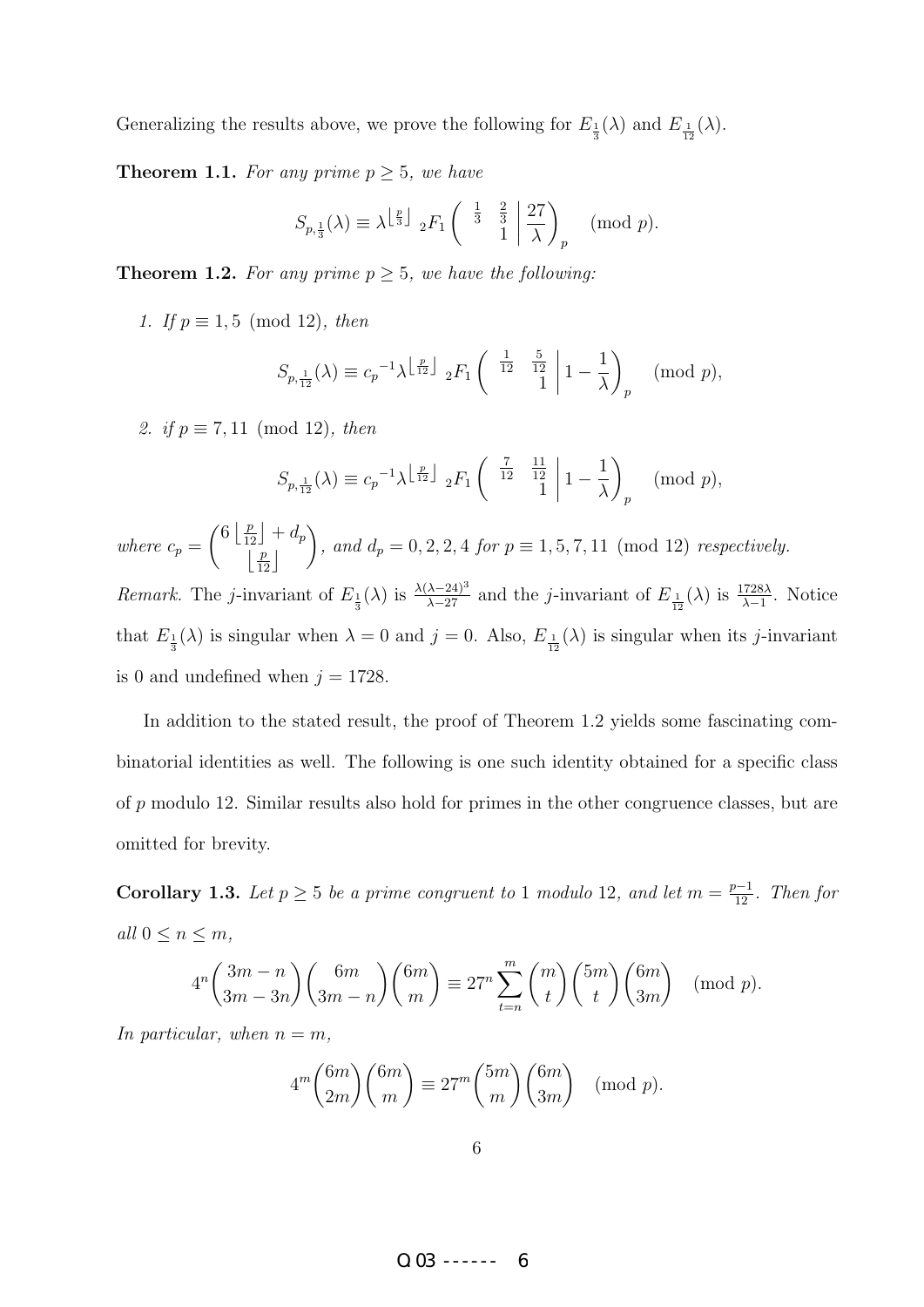# 2 Preliminaries

Throughout, let  $p \geq 5$  be prime.

**Definition 2.1.** The Hasse invariant of an elliptic curve defined by  $f(w, x, y) = 0$  is the coefficient of  $(wxy)^{p-1}$  in  $f(w, x, y)^{p-1}$ . Likewise, the Hasse invariant of a curve defined by  $y^2 = f(x)$  is the coefficient of  $x^{p-1}$  in  $f(x)^{\frac{p-1}{2}}$ .

*Remark*. The projective completions of  $E_{\frac{1}{3}}(\lambda)$  and  $E_{\frac{1}{12}}(\lambda)$  are

$$
wy^2 + \lambda wxy + \lambda^2 y - x^3 = 0
$$

and

$$
wy^{2} - 4x^{3} + 27\lambda w^{2}x + 27\lambda w^{3} = 0.
$$

We have the following well-known characterization of supersingular elliptic curves (see  $[1], [6], [7].$ 

#### **Lemma 2.2.** An elliptic curve  $E$  is supersingular if and only if its Hasse invariant is 0.

It is well-known that two elliptic curves defined over  $\overline{\mathbb{F}}_p$  are isomorphic if and only if they have the same j-invariant. Recall the following formula for the number of isomorphism classes of supersingular elliptic curves over  $\overline{\mathbb{F}}_p$  (see [7]). We write  $p - 1 = 12m_p + 6\epsilon_p + 4\delta_p$ , where  $\epsilon_p, \delta_p \in \{0, 1\}.$ 

**Lemma 2.3.** Up to isomorphism, there are exactly

$$
m_p+\epsilon_p+\delta_p
$$

supersingular elliptic curves in characteristic p.

Remark. It is known that  $\delta_p = 1$  only when  $p \equiv 2 \pmod{3}$  (i.e. when 0 is a supersingular j-invariant) and  $\epsilon_p = 1$  only when  $p \equiv 3 \pmod{4}$  (when 1728 is a supersingular j-invariant). Also, in all cases  $m_p = \left\lfloor \frac{p}{12} \right\rfloor$ .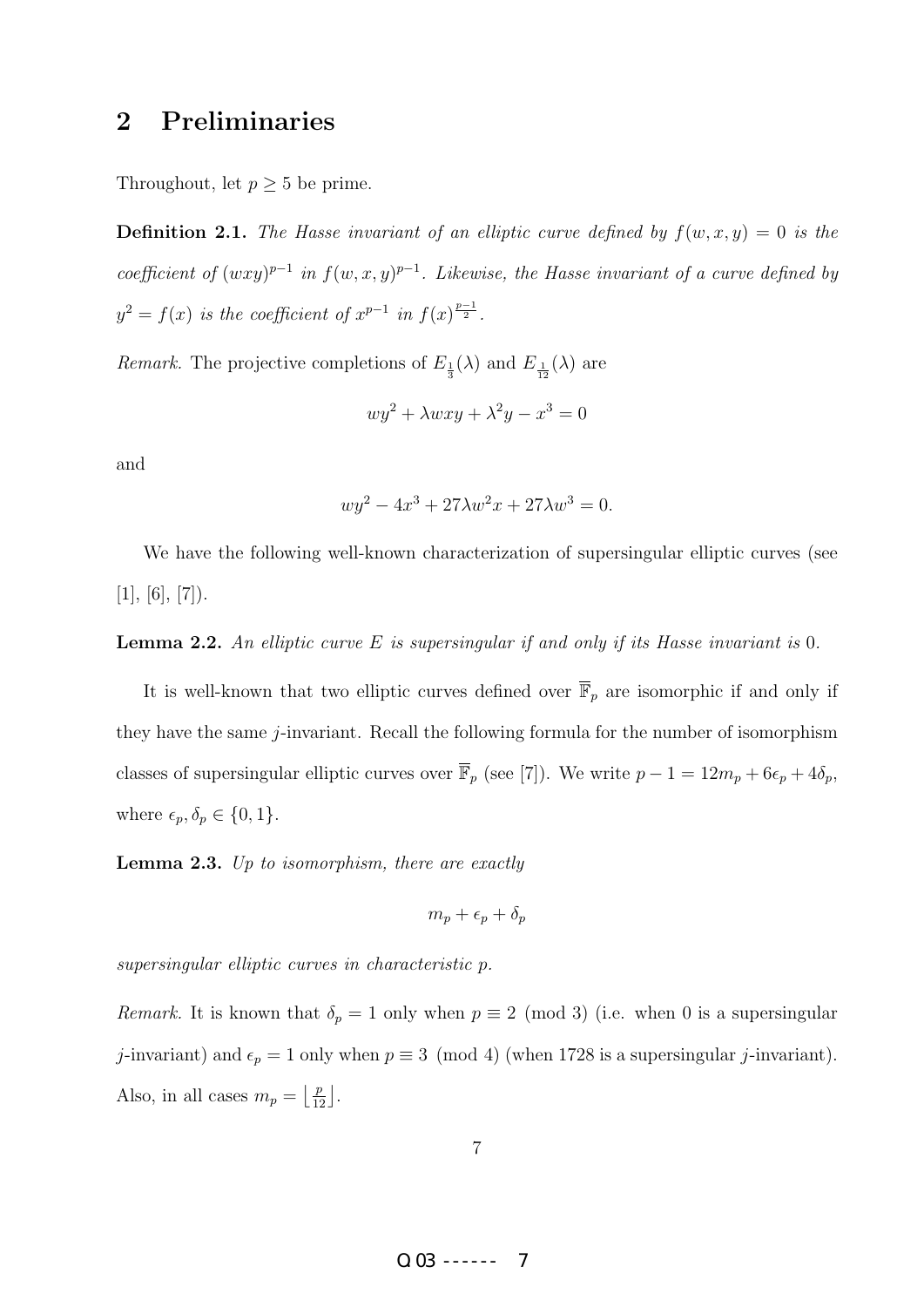# 3 Proof of Main Results

We first prove several preliminary lemmas.

**Lemma 3.1.** There are exactly  $\frac{p}{3}$  $\frac{p}{3}$  distinct values of  $\lambda$  for which  $E_{\frac{1}{3}}(\lambda)$  is supersingular over  $\overline{\mathbb{F}}_p$ .

*Proof.* To calculate the degree of  $S_{p, \frac{1}{3}}(\lambda)$ , we must consider how many different values for  $\lambda$  yield a curve  $E_{\frac{1}{3}}(\lambda)$  with a given supersingular *j*-invariant. From [2] we have that

$$
j(E_{\frac{1}{3}}(\lambda)) = \frac{\lambda(\lambda - 24)^3}{\lambda - 27}
$$
\n
$$
(3.1)
$$

and that the discriminant  $\Delta(E_{\frac{1}{3}}(\lambda)) = \lambda^8(\lambda - 27)$ . Hence there are usually four  $\lambda$ -invariants for a given j-invariant, but there are certain exceptions. Since the only roots of  $\Delta$  in this case are 0 and 27, we know that these and 1728 are the only possible  $i$ -invariants for which there are less than four corresponding  $\lambda$ -invariants. However, there are four distinct values of  $\lambda$  for which  $j(E_{\frac{1}{3}}(\lambda)) = 27$ . Also, only  $\lambda = 18 \pm 6$ √ 3 gives a value of  $1728$  for j, so the correspondence is 2-to-1 in this case. As mentioned previously, the curve is singular for  $\lambda = 0$ , so the only value of  $\lambda$  that will give a *j*-invariant of 0 is  $\lambda = 24$ . The correspondence is thus one-to-one for  $j = 0$ .

Using the ideas of Lemma 2.3, we have that each of the  $m_p$  supersingular j-invariants is obtained from four supersingular  $\lambda$ -invariants,  $\delta_p$  can come from at most one  $\lambda$ -invariant, and  $\epsilon_p$  comes from two, if any,  $\lambda$ -invariants. Thus the total number of  $\lambda$ -invariants, and the degree of  $S_{p,\frac{1}{3}}(\lambda)$ , is  $4m_p + \delta_p + 2\epsilon_p = 4\left\lfloor \frac{p}{12} \right\rfloor + \delta_p + 2\epsilon_p$ . It is easily verified that this equals  $\frac{p}{2}$  $\frac{p}{3}$  for every prime p, and so we are done.  $\Box$ 

**Lemma 3.2.** There are exactly  $\lfloor \frac{p}{12} \rfloor$  distinct values of  $\lambda$  for which  $E_{\frac{1}{12}}(\lambda)$  is supersingular over  $\overline{\mathbb{F}}_p$ .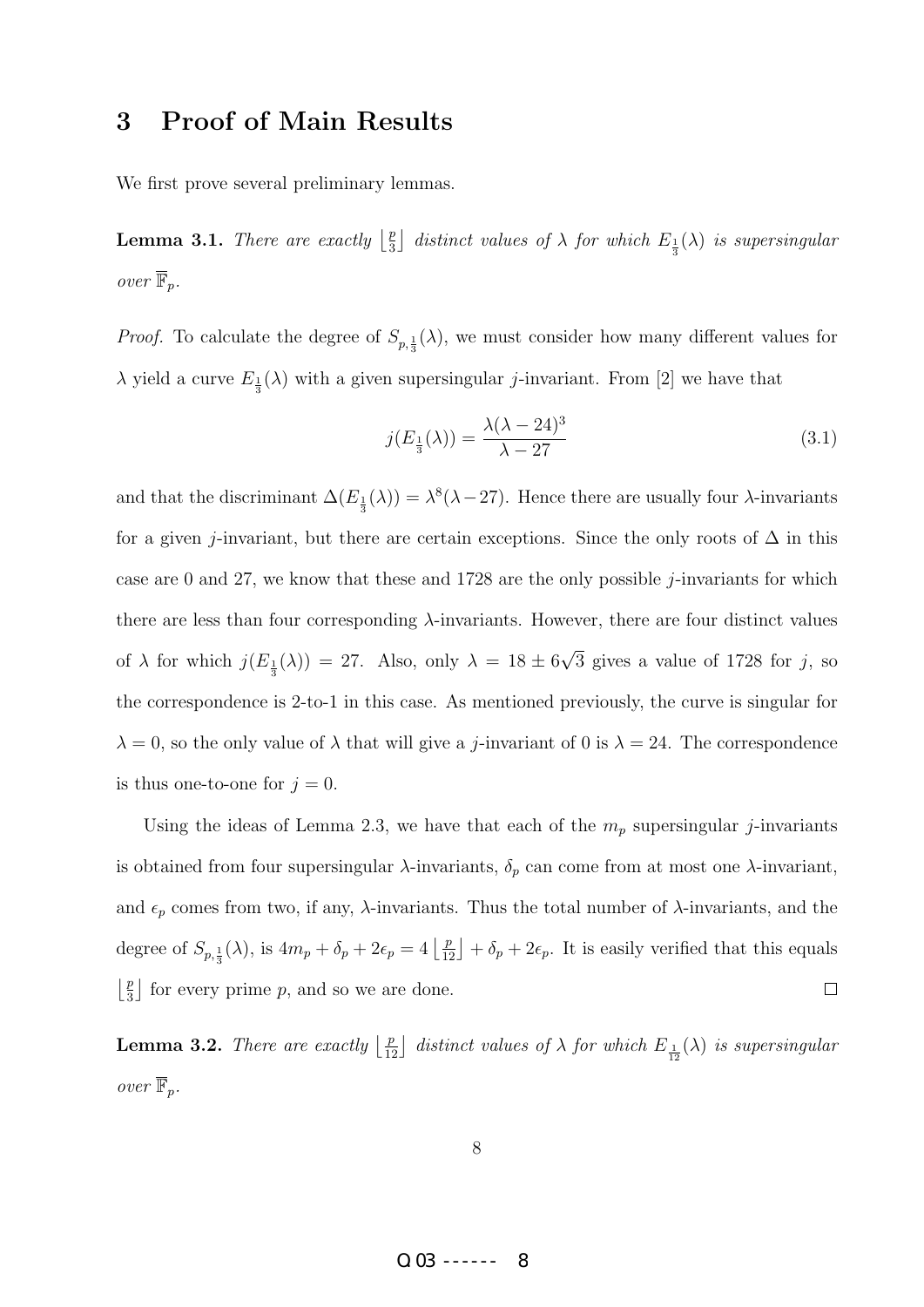*Proof.* The *j*-invariant of  $E_{\frac{1}{12}}(\lambda)$  is

$$
j(E_{\frac{1}{12}}(\lambda)) = \frac{1728\lambda}{\lambda - 1}.\tag{3.2}
$$

This is a one-to-one correspondence from  $\lambda$ -invariants to *j*-invariants for  $j \neq 1728$ . Also, the special cases  $j = 0$  and  $j = 1728$  do not apply here, for the curve is singular for these respective *j*-invariants. Thus by Lemma 2.3 there are exactly  $\left\lfloor \frac{p}{12} \right\rfloor$  values of  $\lambda$  for which  $E_{\frac{1}{12}}(\lambda)$  is supersingular.  $\Box$ 

Proof of Theorem 1.1.

The curve  $E_{\frac{1}{3}}(\lambda)$  can be defined as

$$
f(w, x, y) = wy^{2} + \lambda wxy + \lambda^{2}w^{2}y - x^{3} = 0.
$$

We first compute its Hasse invariant. A general term in the expansion of  $(wy^2 + \lambda wxy +$  $\lambda^2 w^2 y - x^3)^{p-1}$  is of the form

$$
(wy^2)^a(\lambda wxy)^b(\lambda^2w^2y)^c(-x^3)^d,
$$

where  $a + b + c + d = p - 1$ . In order for this to be a constant multiple of a power of  $wxy$ , we must have  $a = c = d$ .

Thus the terms that we are concerned with are of the form

$$
(wy^2)^n(\lambda^2 w^2 y)^n(-x^3)^n(\lambda wxy)^{p-3n-1} = (-\lambda)^{p-n-1}(wxy)^{p-1}.
$$

For a given *n*, there are  $\binom{p-1}{n}$  $\binom{-1}{n}\binom{p-n-1}{n}$  ( $\binom{p-2n-1}{n}$ ) ways to choose which of the  $f(w, x, y)$  factors we obtain each of the  $wy^2$ ,  $\lambda^2 w^2 y$ , and  $-x^3$  terms from. Summing over all possible values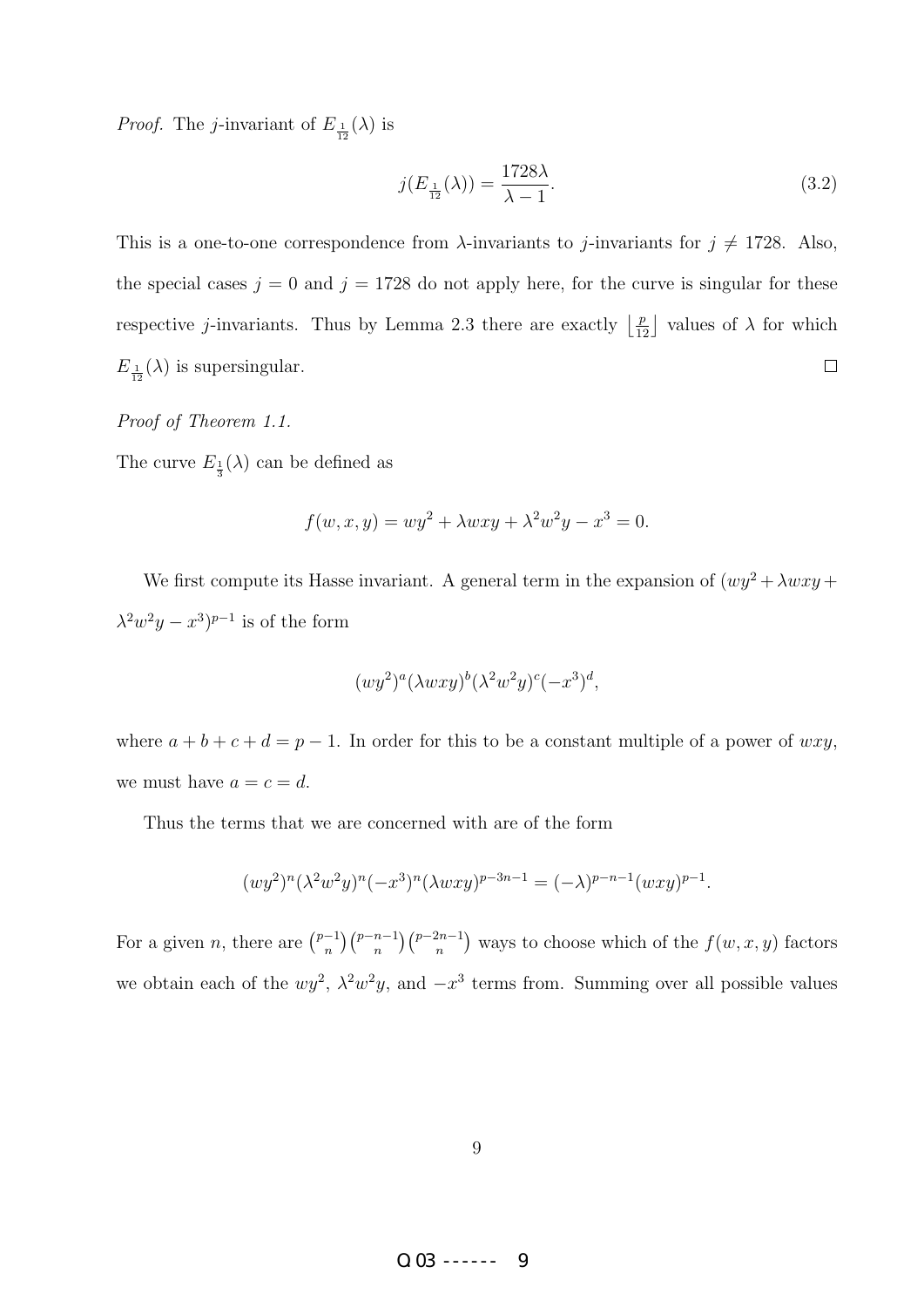of  $n$ , we determine the Hasse invariant to be

$$
\sum_{n=0}^{\lfloor \frac{p}{3} \rfloor} {p-1 \choose n} {p-n-1 \choose n} {p-2n-1 \choose n} (-\lambda)^{p-n-1}
$$

$$
\equiv \sum_{n=0}^{\lfloor \frac{p}{3} \rfloor} \frac{(-\lambda)^{p-n-1}(p-1)(p-2)\cdots(p-n)}{n!}
$$

$$
\cdot \frac{(p-n-1)\cdots(p-2n)}{n!}
$$

$$
\equiv \sum_{n=0}^{\lfloor \frac{p}{3} \rfloor} \frac{(3n)!}{n!} \lambda^{p-n-1} \pmod{p}
$$

$$
\equiv \sum_{n=0}^{\lfloor \frac{p}{3} \rfloor} \frac{(3n)!}{n!} \lambda^{p-n-1} \pmod{p}.
$$

By definition, we have

$$
_2F_1\left(\begin{array}{cc} \frac{1}{3} & \frac{2}{3} \\ 1 & 1 \end{array}\middle| \frac{27}{\lambda}\right)_p \equiv \sum_{n=0}^{p-1} \frac{\left(\frac{1}{3}\right)_n \left(\frac{2}{3}\right)_n}{n!^2} \frac{27^n}{x^n} \pmod{p}.
$$

However, if  $n > \left\lfloor \frac{p}{3} \right\rfloor$  $\frac{p}{3}$ , then p will appear in the numerator of either  $\left(\frac{1}{3}\right)$  $\frac{1}{3}\big)_n$  or  $\left(\frac{2}{3}\right)$  $\frac{2}{3}\big)_n$ , making those terms congruent to  $0$  modulo  $p$ , so

$$
\lambda^{p-1} {}_{2}F_{1} \left( \begin{array}{c} \frac{1}{3} & \frac{2}{3} \\ 1 & 1 \end{array} \middle| \frac{27}{\lambda} \right)_{p} \equiv \sum_{n=0}^{\lfloor \frac{p}{3} \rfloor} \frac{\left(\frac{1}{3}\right)_{n} \left(\frac{2}{3}\right)_{n}}{n!^{2}} 27^{n} \lambda^{p-n-1} \pmod{p}
$$

$$
\equiv \sum_{n=0}^{\lfloor \frac{p}{3} \rfloor} \frac{27^{n} \frac{1}{3} \frac{2}{3} \frac{4}{3} \frac{5}{3} \cdots \frac{3n-2}{3} \frac{3n-1}{3}}{n!^{2}} \lambda^{p-n-1} \pmod{p}
$$

$$
\equiv \sum_{n=0}^{\lfloor \frac{p}{3} \rfloor} \frac{(3n)!}{n!^{3}} \lambda^{p-n-1} \pmod{p}.
$$

Thus  $\lambda^{p-1}$  <sub>2</sub> $F_1$  $\begin{pmatrix} \frac{1}{3} \end{pmatrix}$ 2 3 1 27 λ  $\setminus$ p is congruent modulo p to the Hasse invariant of  $E_{\frac{1}{3}}(\lambda)$ . So by Lemma 2.2,  $\lambda$  is a root of  $\lambda^{p-1}$  <sub>2</sub> $F_1$  $\begin{pmatrix} 1 \\ 3 \end{pmatrix}$ 2 3 1 27 λ  $\setminus$ p  $\equiv 0 \pmod{p}$  if and only if  $E_{\frac{1}{3}}(\lambda)$  is supersingular, i.e., if and only if  $\lambda$  is a root of  $S_{p,\frac{1}{3}}(x)$ .

Since the least power of  $\lambda$  in  ${}_2F_1$  $\begin{pmatrix} \frac{1}{3} \end{pmatrix}$ 2 3 1 27 λ  $\setminus$ p is  $-\left\lfloor \frac{p}{3} \right\rfloor$  $\frac{p}{3}$ ,  $\lambda^{\lfloor p/3 \rfloor}$   $_2F_1$  $\begin{pmatrix} 1 \\ 3 \end{pmatrix}$ 2 3 1  $\begin{array}{c} \hline \end{array}$ 27 λ  $\setminus$  $\overline{p}$ has the same roots as  $\lambda^{p-1}$  <sub>2</sub> $F_1$  $\left(\begin{array}{c}1\\3\end{array}\right)$ 2 3 1 27 λ  $\setminus$ p , with the exception of 0, which is not a  $\lambda$ -invariant as shown in Lemma 3.1, and thus is not a root of  $S_{p,\frac{1}{3}}$ .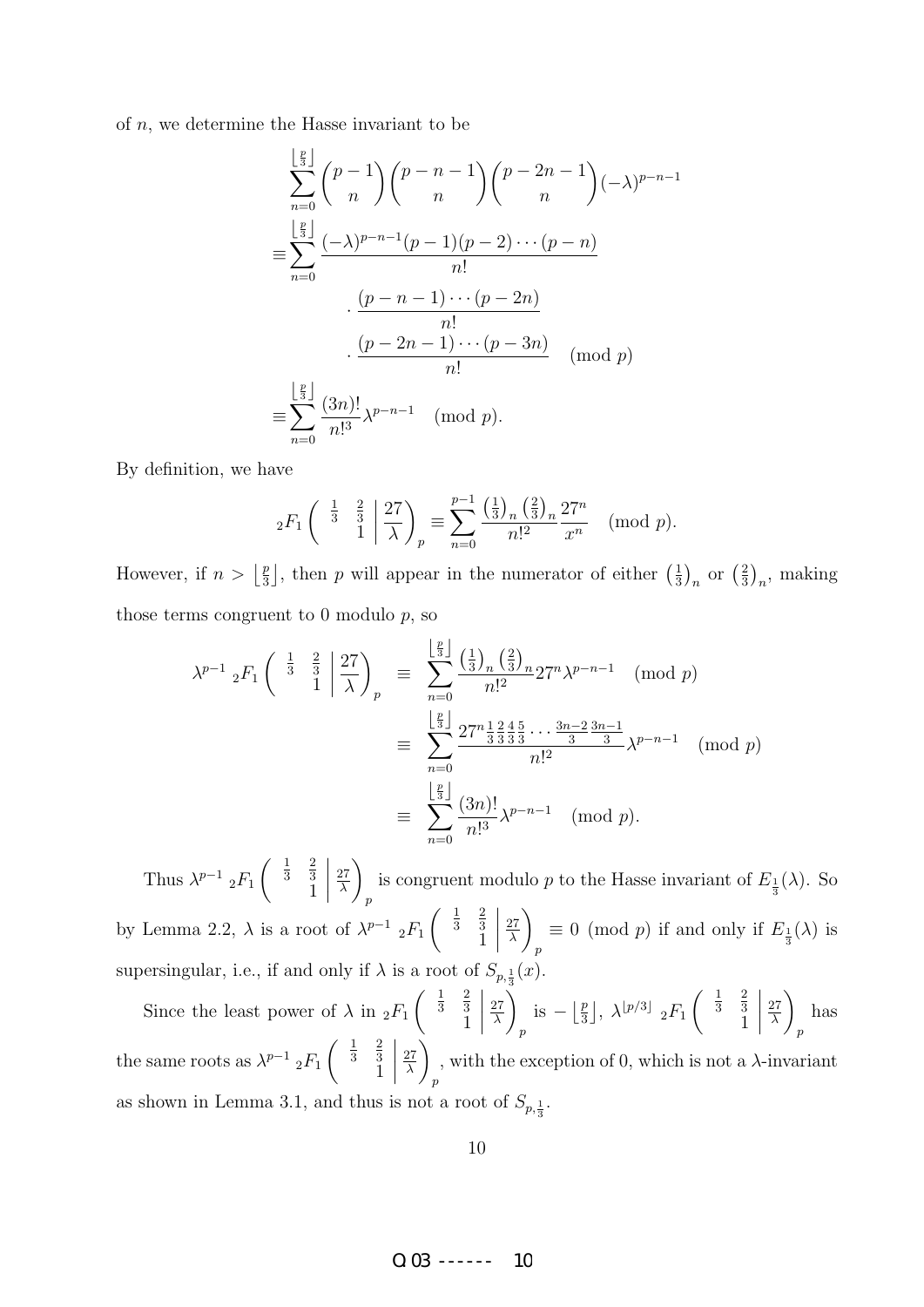$\left(\begin{array}{c}1\\3\end{array}\right)$ 2  $\begin{array}{c} \begin{array}{c} \begin{array}{c} \begin{array}{c} \end{array}\\ \begin{array}{c} \end{array} \end{array} \end{array} \end{array}$  $\setminus$ The degree of  $\lambda^{\lfloor \frac{p}{3} \rfloor}$   $_2F_1$ is exactly  $\frac{p}{3}$  $\overline{27}$  $\frac{p}{3}$ . Since the degree of  $S_{p,\frac{1}{3}}(\lambda)$  is also 3 1 λ p  $\left(\begin{array}{c}1\\3\end{array}\right)$ 2  $\setminus$  $\frac{p}{3}$  by Lemma 3.1, it follows that  $\lambda^{\left\lfloor \frac{p}{3} \right\rfloor}$   $_2F_1$  $\frac{p}{2}$ 27 3 1  $\equiv c \cdot S_{p,\frac{1}{3}}(\lambda) \pmod{p}$ . However, λ p  $\left(\begin{array}{c}1\\3\end{array}\right)$ 2  $\setminus$ c is 1 since  $\lambda^{\left\lfloor \frac{p}{3} \right\rfloor}$   $_2F_1$ 27 3 1 is monic, so we are done.  $\Box$ λ p

#### Proof of Theorem 1.2.

Assume  $p \equiv 1, 5 \pmod{12}$ . The function  $f(z) = {}_2F_1$  $\left( \begin{array}{c} 1 \\ 12 \end{array} \right)$ 5 12 1  $\begin{array}{c} \begin{array}{c} \begin{array}{c} \end{array} \\ \begin{array}{c} \end{array} \end{array} \end{array}$ z  $\setminus$ satisfies the second order differential equation

$$
z(1-z)\frac{d^2f}{dz^2} + \left(1 - \frac{3}{2}z\right)\frac{df}{dz} - \frac{5}{144}f = 0.
$$

Substituting  $z = 1 - \frac{1}{x}$  $\frac{1}{x}$ , we see that  $g(x) = 2F_1$  $\begin{pmatrix} \frac{1}{12} \end{pmatrix}$ 5 12 1  $\begin{array}{c} \begin{array}{c} \begin{array}{c} \end{array} \\ \begin{array}{c} \end{array} \end{array} \end{array}$  $1-\frac{1}{x}$ x  $\setminus$ satisfies

$$
x^{2}(x-1)\frac{d^{2}g}{dx^{2}} + x\left(\frac{3}{2}x - \frac{1}{2}\right)\frac{dg}{dx} - \frac{5}{144}g = 0.
$$

Hence,  $h(\lambda) = \lambda^{\frac{p-1}{4}} 2F_1$  $\left( \begin{array}{c} 1 \\ 12 \end{array} \right)$ 5 12 1  $\begin{array}{c} \begin{array}{c} \begin{array}{c} \end{array} \\ \begin{array}{c} \end{array} \end{array} \end{array}$  $1-\frac{1}{\lambda}$ λ  $\setminus$ satisfies  $(\lambda^3 - \lambda^2)$  $d^2h$  $rac{d^2h}{d\lambda^2} + \left(\left(2-\frac{p}{2}\right)$ 2  $\lambda^2 + \left(\frac{p}{2}\right)$ 2  $-1\left(\lambda\right)\frac{dh}{dt}$  $d\lambda$  $+$  $\left(\left(\frac{p^2-4p+3}{16}\right)\right)$  $\lambda + -\frac{p^2}{16}$ 16  $+$  $\frac{1}{36}$  $h = 0.$ (3.3)

The function  $h(\lambda)$  is a Laurent series in  $\frac{1}{\lambda}$  with *p*-integral rational cofficients. However, its reduction modulo p yields a polynomial in  $\lambda$ . This polynomial must satisfy the reduction of (3.3) modulo p, so  $F(\lambda) = \lambda^{\frac{p-1}{4}} 2F_1$  $\begin{pmatrix} \frac{1}{12} \end{pmatrix}$ 5 12 1  $\begin{array}{c} \begin{array}{c} \begin{array}{c} \end{array} \\ \begin{array}{c} \end{array} \end{array} \end{array}$  $1-\frac{1}{\lambda}$ λ  $\setminus$ p satisfies

$$
(\lambda^3 - \lambda^2) \frac{d^2 F}{d\lambda^2} + (2\lambda^2 - \lambda) \frac{dF}{d\lambda} + \left(\frac{3}{16}\lambda + \frac{1}{36}\right) F \equiv 0 \pmod{p}.
$$

A similar calculation shows that  $F(\lambda) = \lambda^{\frac{p-3}{4}} {}_2F_1$  $\begin{pmatrix} \frac{7}{12} \end{pmatrix}$ 11 12 1  $\begin{array}{c} \begin{array}{c} \begin{array}{c} \end{array} \\ \begin{array}{c} \end{array} \end{array} \end{array}$  $1-\frac{1}{\lambda}$ λ  $\setminus$ p also satisfies the same differential equation when  $p \equiv 7,11 \pmod{12}$ .

Now, to compute the Hasse invariant, we consider a general  $x^{p-1}$  term in the expansion of  $(4x^3 - 27\lambda x - 27\lambda)^{\frac{p-1}{2}}$ . This is of the form  $(4x^3)^n(-27\lambda x)^{p-3n-1}(-27\lambda)^{2n-\frac{p-1}{2}}$ , where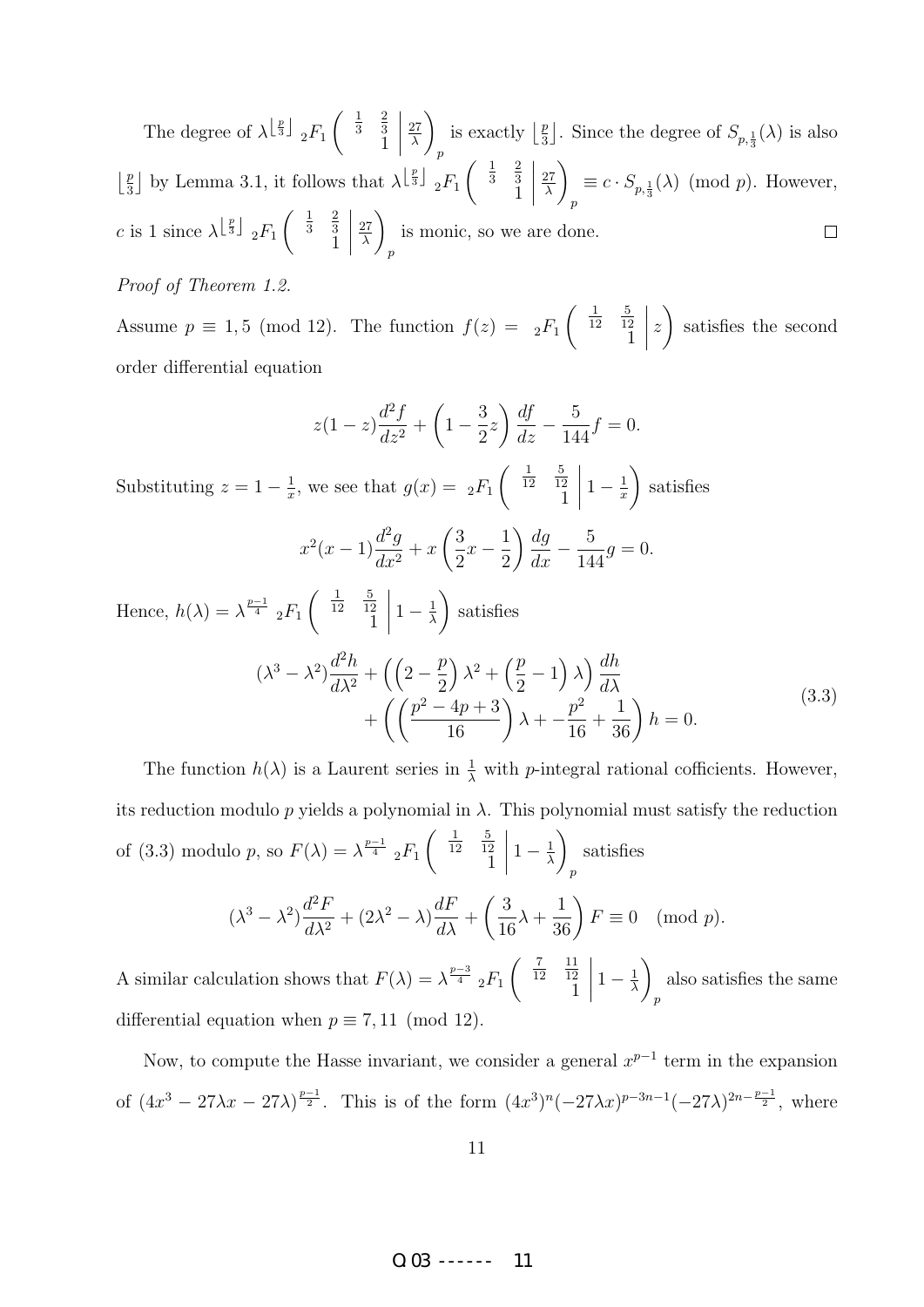$\frac{p-1}{4} \leq n \leq \left\lfloor \frac{p}{3} \right\rfloor$  $\frac{p}{3}$ . For a given *n* in this range, there are exactly  $\binom{\frac{p-1}{2}}{n}\binom{\frac{p-1}{2}-n}{p-3n-1}$  ways to choose which of the  $(4x^3 - 27\lambda x - 27\lambda)$  factors the  $4x^3$  terms and  $-27\lambda x$  terms came from. Summing over all  $n$  yields the Hasse invariant to be

$$
\sum_{n=\frac{p-1}{4}}^{\left\lfloor \frac{p}{3} \right\rfloor} 4^n (-27\lambda)^{\frac{p-1}{2}-n} {\binom{\frac{p-1}{2}}{n}} {\binom{\frac{p-1}{2}-n}{p-3n-1}},
$$

into which we can substitute  $n = \frac{p-1}{2} - k$ , and using the fact that  $4^{\frac{p-1}{2}} \equiv 1 \pmod{p}$ , we obtain  $p-1$ 

$$
\sum_{k=\frac{p-1}{2}-\left\lfloor\frac{p}{3}\right\rfloor}^{\frac{p-1}{4}}\left(-\frac{27}{4}\lambda\right)^k\binom{\frac{p-1}{2}}{k}\binom{k}{3k-\frac{p-1}{2}}.
$$

We show the Hasse invariant satisfies the differential equation by showing that for any t, the  $\lambda^t$  term in the resulting expansion is congruent to 0 mod p. Let

$$
c(k) = \left(-\frac{27}{4}\lambda\right)^k \binom{\frac{p-1}{2}}{k} \binom{k}{3k - \frac{p-1}{2}}.
$$

Then the  $\lambda^t$  term has coefficient

$$
\frac{d^2}{dt^2}c(t-1) - \frac{d^2}{dt^2}c(t) + 2\frac{d}{dt}c(t-1) - \frac{d}{dt}c(t) + \frac{3}{16}c(t-1) + \frac{1}{36}c(t),
$$

which we expand to obtain

$$
\left(-\frac{27}{4}\right)^t \binom{\frac{p-1}{2}}{t} \binom{t}{3t - \frac{p-1}{2}} \left(-t(t-1) - t + \frac{1}{36}\right) + \left(-\frac{27}{4}\right)^{t-1} \binom{\frac{p-1}{2}}{t-1} \binom{t-1}{3t-3 - \frac{p-1}{2}} \left((t-1)(t-2) + 2(t-1) + \frac{3}{16}\right).
$$

This is congruent to 0 modulo  $p$  if and only if

$$
\binom{\frac{p-1}{2}}{t}\binom{t}{3t-\frac{p-1}{2}}\left(\frac{27}{4}t^2-\frac{3}{16}\right)+\binom{\frac{p-1}{2}}{t-1}\left(\frac{t-1}{3t-3-\frac{p-1}{2}}\right)\left(t^2-t+\frac{3}{16}\right)
$$

is also congruent to 0. We now expand the first binomials to obtain

$$
+\frac{\left(\frac{p-1}{2}\right)\cdots\left(\frac{p-1}{2}-t+1\right)\left(\frac{t}{3t-\frac{p-1}{2}}\right)\left(\frac{27}{4}t^2-\frac{3}{16}\right)}{t!}\n+\frac{\left(\frac{p-1}{2}\right)\cdots\left(\frac{p-1}{2}-t+2\right)\left(\frac{t-1}{3t-3-\frac{p-1}{2}}\right)\left(t^2-t+\frac{3}{16}\right)}{(t-1!)},
$$

O.03 ------ 12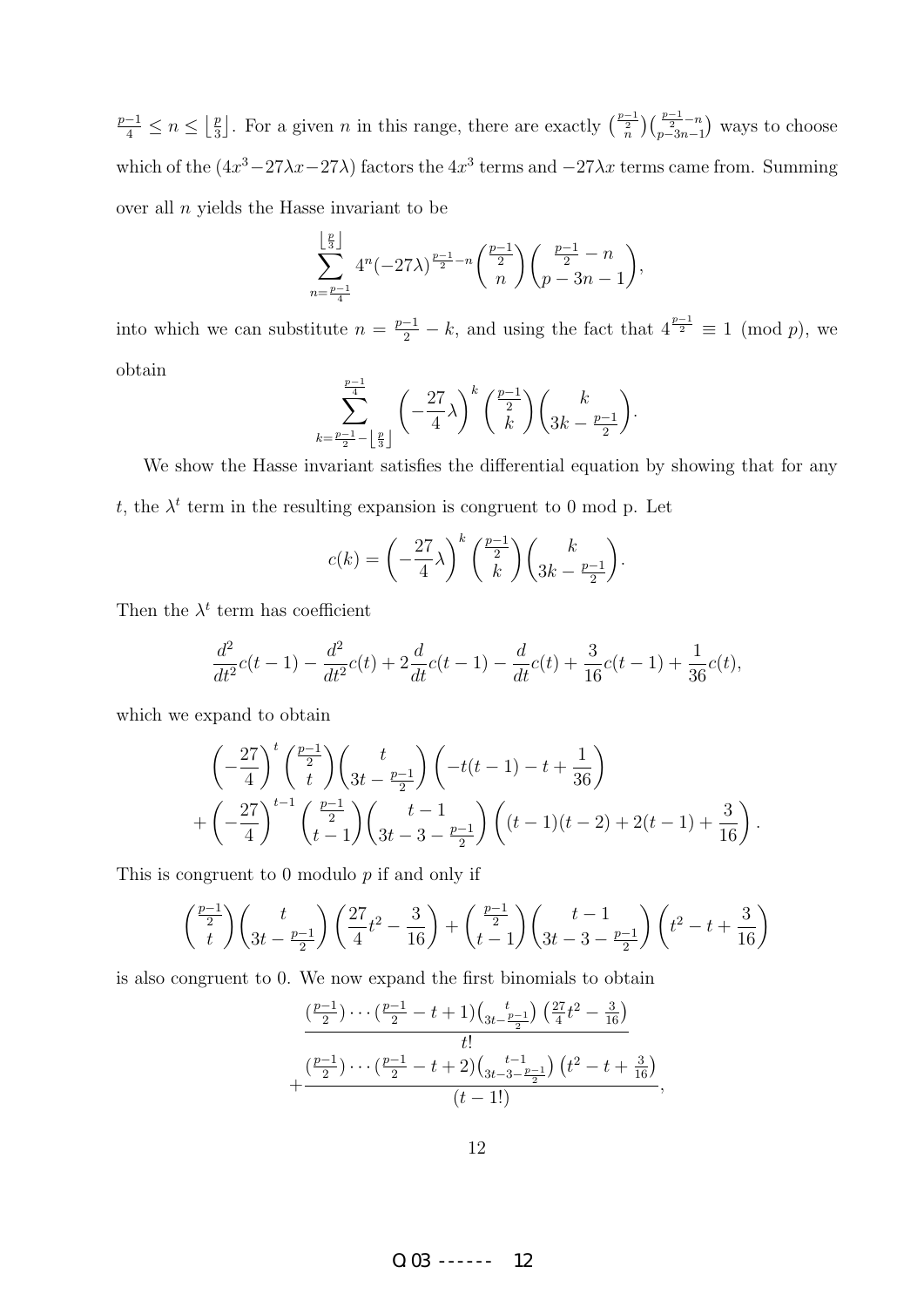which is congruent to 0 modulo  $p$  if and only if

$$
\frac{\frac{1}{2} - t}{t} \binom{t}{3t - \frac{p-1}{2}} \left( \frac{27}{4}t^2 - \frac{3}{16} \right) + \binom{t-1}{3t-3 - \frac{p-1}{2}} \left( t^2 - t + \frac{3}{16} \right) \equiv 0 \pmod{p}
$$

as well. Using a similar cancellation method on the remaining binomials shows that it is sufficient to prove

$$
\left(\frac{1}{2} - t\right) \left(\frac{p-1}{2} - 2t + 2\right) \left(\frac{p-1}{2} - 2t + 1\right) \left(\frac{27}{4}t^2 - \frac{3}{16}\right) + \left(3t - \frac{p-1}{2}\right) \left(3t - \frac{p-1}{2} - 1\right) \left(3t - \frac{p-1}{2} - 2\right) \left(t^2 - t + \frac{3}{16}\right) \equiv 0 \pmod{p},
$$

which is easily verified.

Thus the Hasse invariant satisfies the same second order differential equation as both  $\lambda^{\frac{p-1}{4}}$  2 $F_1$  $\begin{pmatrix} \frac{1}{12} \end{pmatrix}$ 5 12 1  $\begin{array}{c} \begin{array}{c} \begin{array}{c} \end{array} \\ \begin{array}{c} \end{array} \end{array} \end{array}$  $1-\frac{1}{\lambda}$ λ  $\setminus$ p and  $\lambda^{\frac{p-3}{4}}$  <sub>2</sub> $F_1$  $\begin{pmatrix} \frac{7}{12} \end{pmatrix}$ 11 12 1  $1-\frac{1}{\lambda}$ λ  $\setminus$ p . For  $p > 5$ , notice that both the Hasse invariant and the truncated hypergeometric functions have no term with a degree less than 2. For each case, this implies that the truncated polynomials are congruent modulo p to the Hasse invariant up to multiplication by a constant. For the case  $p = 5$ , it is easy to compute that  $\lambda_2 F_1$  $\begin{pmatrix} \frac{1}{12} \end{pmatrix}$ 5 12 1  $1-\frac{1}{\lambda}$ λ  $\setminus$ 5  $= \lambda$ , and the Hasse invariant is 4 $\lambda$ , so this property still holds.

Therefore, we know that the two truncated hypergeometric functions have the same roots modulo p as the Hasse invariant, so by Lemma 2.2,  $\lambda$  is a root of the hypergeometric functions if and only if  $E_{\frac{1}{12}}(\lambda)$  is supersingular. Notice that  $\lambda^{\lfloor \frac{p}{12} \rfloor}$   $_2F_1$  $\begin{pmatrix} \frac{1}{12} \end{pmatrix}$ 5 12 1  $1-\frac{1}{\lambda}$ λ  $\setminus$ p ,  $\sqrt{ }$ resp.  $\lambda^{\left\lfloor \frac{p}{12} \right\rfloor}$   $_2F_1$  $\begin{pmatrix} \frac{7}{12} \end{pmatrix}$ 11 12 1  $1-\frac{1}{\lambda}$ λ  $\setminus$ p  $\setminus$ has the same roots as  $\lambda^{\frac{p-1}{4}}$  multiplied by the respective truncated functions with the exception of 0, which is as desired since  $E_{\frac{1}{12}}(0)$  is singular. Also, when  $p \equiv 1, 5 \pmod{12}$  the degree of  $\lambda^{\left\lfloor \frac{p}{12} \right\rfloor}$   $_2F_1$  $\left( \begin{array}{c} 1 \\ 12 \end{array} \right)$ 5 12 1  $\begin{array}{c} \hline \end{array}$  $1-\frac{1}{\lambda}$ λ  $\setminus$ p is  $\left\lfloor \frac{p}{12} \right\rfloor$ , so by Lemma 3.2, there exists a constant  $c_p$  such that

$$
S_{p,\frac{1}{12}} \equiv c_p^{-1} \lambda^{\left\lfloor \frac{p}{12} \right\rfloor} \, _2F_1 \left( \begin{array}{cc} \frac{1}{12} & \frac{5}{12} \\ 1 & 1 \end{array} \middle| 1 - \frac{1}{\lambda} \right)_p \pmod{p}.
$$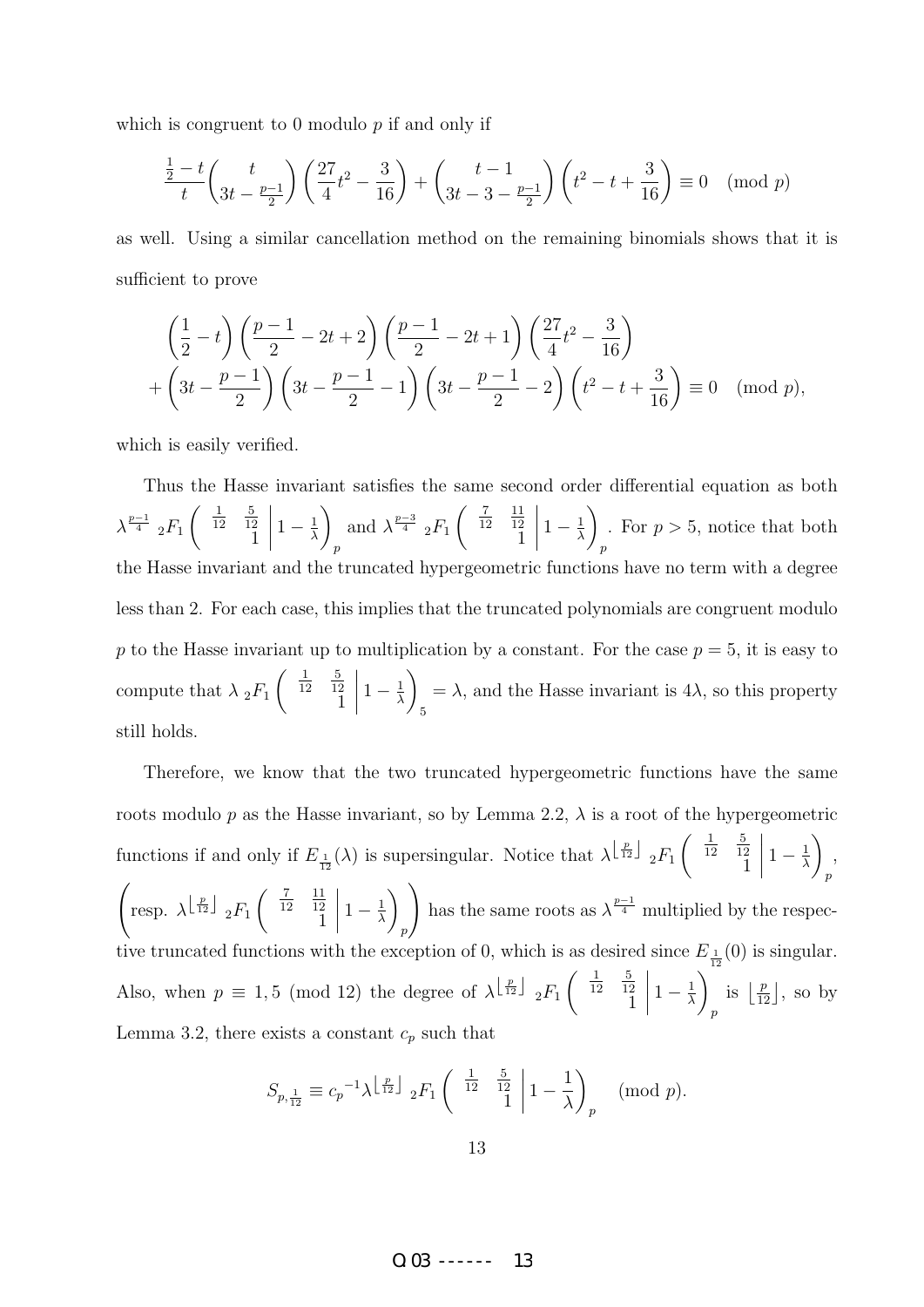Similarly for primes  $p \equiv 7, 11 \pmod{12}$ ,

$$
S_{p,\frac{1}{12}} \equiv c_p^{-1} \lambda^{\left\lfloor \frac{p}{12} \right\rfloor} \, _2F_1 \left( \begin{array}{cc} \frac{7}{12} & \frac{11}{12} \\ 1 & 1 \end{array} \middle| 1 - \frac{1}{\lambda} \right)_p \pmod{p}.
$$

Finally, we explicitly compute the constant  $c_p$ . Notice that  $S_{p, \frac{1}{12}}$  is monic, so  $c_p$  is the coefficient of the leading term in  $\lambda^{\left\lfloor \frac{p}{12}\right\rfloor}$   $_2F_1$  $\begin{pmatrix} \frac{1}{12} \end{pmatrix}$ 5 12 1  $\begin{array}{c} \begin{array}{c} \begin{array}{c} \end{array} \\ \begin{array}{c} \end{array} \end{array} \end{array}$  $1-\frac{1}{\lambda}$ λ  $\setminus$ p , which is the same as the constant term in  $_2F_1$  $\begin{pmatrix} \frac{1}{12} \end{pmatrix}$ 5 12 1  $\begin{array}{c} \begin{array}{c} \begin{array}{c} \begin{array}{c} \end{array}\\ \begin{array}{c} \end{array} \end{array} \end{array} \end{array}$  $1-\frac{1}{\lambda}$ λ  $\setminus$ p For  $n > \left\lfloor \frac{p}{12} \right\rfloor$ , one of  $\left(\frac{1}{12}\right)_n$  or  $\left(\frac{5}{12}\right)_n$  will be congruent to  $0$  modulo  $p$ . Hence, the constant term of

$$
{}_2F_1\left( \begin{array}{cc} \frac{1}{12} & \frac{5}{12} \\ 1 & 1 \end{array} \middle| 1 - \frac{1}{\lambda} \right)_p = \sum_{n=0}^{\left\lfloor \frac{p}{12} \right\rfloor} \frac{\left(\frac{1}{12}\right)_n \left(\frac{5}{12}\right)_n}{n!^2} \left( 1 - \frac{1}{\lambda} \right)^n
$$

is

$$
\sum_{n=0}^{\left\lfloor \frac{p}{12} \right\rfloor} \frac{\left(\frac{1}{12}\right)_n \left(\frac{5}{12}\right)_n}{n!^2}
$$

.

For  $p \equiv 1 \pmod{12}$ , we have

$$
\frac{\left(\frac{1}{12}\right)_n}{n!} \equiv (-1)^n \frac{\frac{p-1}{12} \frac{p-13}{12} \cdots \left(\frac{p-1}{12} - n + 1\right)}{n!} \pmod{p}
$$

$$
\equiv (-1)^n \left(\frac{\frac{p-1}{12}}{n}\right) \pmod{p}.
$$

Also,  $\frac{\left(\frac{5}{12}\right)_n}{n!} \equiv (-1)^n \left(\frac{\frac{5p-5}{12}}{n}\right) \pmod{p}$ . Therefore,

$$
c_p = \sum_{n=0}^{\left\lfloor \frac{p}{12} \right\rfloor} \frac{\left(\frac{1}{12}\right)_n \left(\frac{5}{12}\right)_n}{n!^2}
$$

$$
\equiv \begin{pmatrix} 6 & \frac{p}{12} \\ \frac{p}{12} \end{pmatrix} \pmod{p}.
$$

For  $p \equiv 5 \pmod{12}$ ,

$$
c_p = \sum_{n=0}^{\left\lfloor \frac{p}{12} \right\rfloor} \frac{\left(\frac{1}{12}\right)_n \left(\frac{5}{12}\right)_n}{n!^2}
$$

$$
\equiv \begin{pmatrix} 6\left\lfloor \frac{p}{12} \right\rfloor + 2\\ \left\lfloor \frac{p}{12} \right\rfloor \end{pmatrix} \pmod{p}.
$$

O.03 ------ 14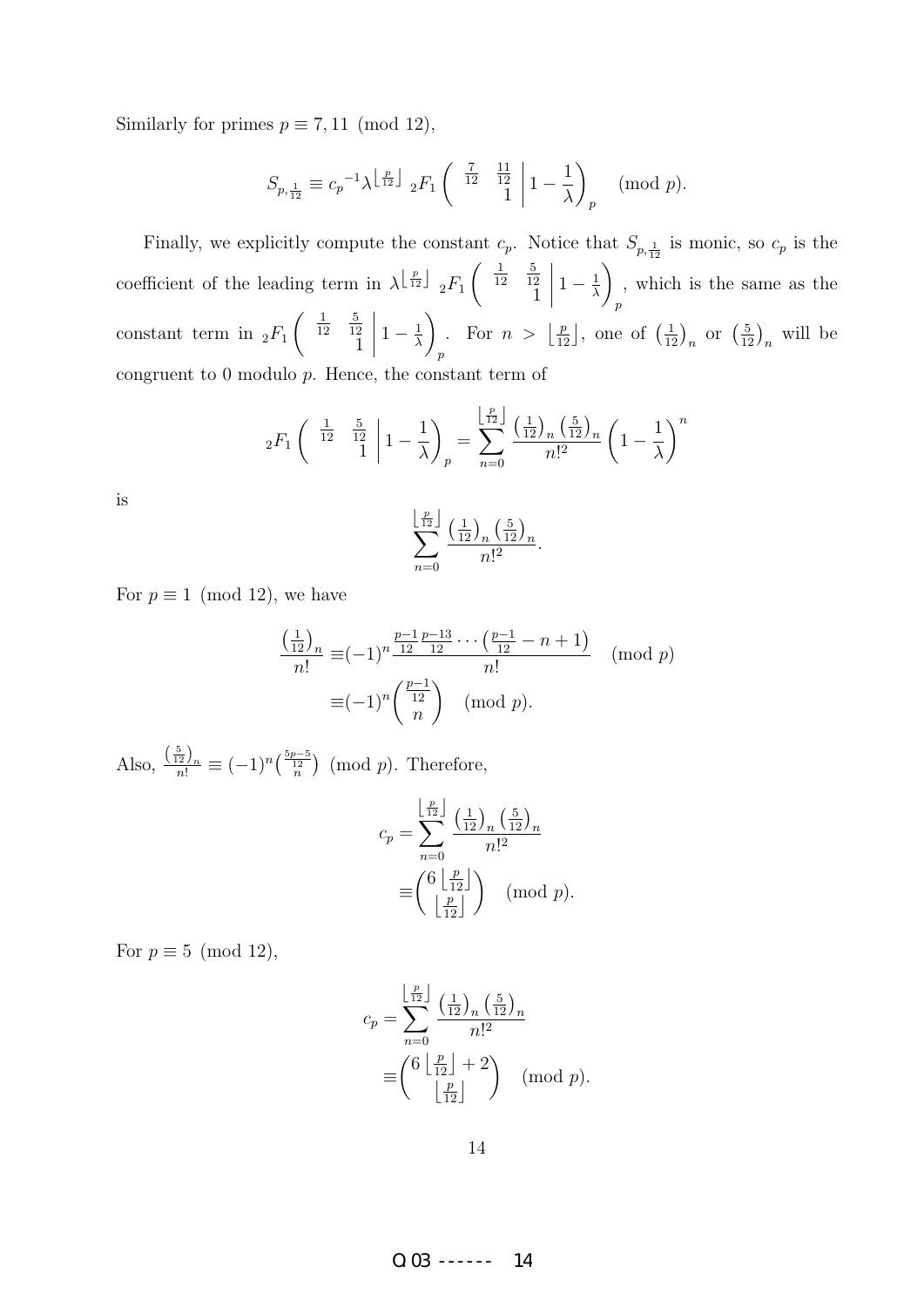$\left(6 \left\lfloor \frac{p}{12} \right\rfloor + 2\right)$  $\setminus$ A similar method can be used to compute  $c_p \equiv$ (mod p) when  $p \equiv 7 \pmod{12}$  $\lfloor \frac{p}{12} \rfloor$ and  $\binom{6\left\lfloor \frac{p}{12} \right\rfloor + 4}{\left\lfloor \frac{p}{12} \right\rfloor}$  $\setminus$  $\Box$ when  $p \equiv 11 \pmod{12}$ , which completes the proof.  $\left\lfloor\frac{p}{12}\right\rfloor$ Proof of Corollary 1.3.

Recall from the proof of Theorem 1.2 that since both the Hasse invariant of  $E_{\frac{1}{12}}(\lambda)$ and the polynomial  $\lambda^{\frac{p-1}{4}}$  <sub>2</sub> $F_1$  $\begin{pmatrix} \frac{1}{12} \end{pmatrix}$ 5 12 1  $\begin{array}{c} \begin{array}{c} \begin{array}{c} \end{array} \\ \begin{array}{c} \end{array} \end{array} \end{array}$  $1-\frac{1}{\lambda}$ λ  $\setminus$ p (resp.  $\lambda^{\frac{p-3}{4}}$  2 $F_1$  $\begin{pmatrix} \frac{7}{12} \end{pmatrix}$ 11 12 1  $\begin{array}{c} \begin{array}{c} \begin{array}{c} \end{array} \\ \begin{array}{c} \end{array} \end{array} \end{array}$  $1-\frac{1}{\lambda}$ λ  $\setminus$  $\overline{p}$ when  $p \equiv 7,11 \mod 12$ ) both satisfied the same second order differential equation, the two polynomials are congruent up to multiplication by a constant, which we will denote  $b_p$ .

Assume that  $p \equiv 1 \mod 12$ , and define  $m = \lfloor \frac{p}{12} \rfloor$ . Also, define  $n = 3m - k$ . We computed the Hasse invariant of  $E_{\frac{1}{12}}(\lambda)$  to be

$$
\sum_{k=2m}^{3m} \left(\frac{-27}{4}\lambda\right)^k \binom{6m}{k} \binom{k}{3m-6m} = \sum_{n=0}^m \left(\frac{-27\lambda}{4}\right)^{3m-n} \binom{6m}{3m-n} \binom{3m-n}{3m-3n}.
$$

By definition,

$$
\lambda^{\frac{p-1}{4}} {}_{2}F_{1}\left(\begin{array}{cc} \frac{1}{12} & \frac{5}{12} \\ 1 & 1 \end{array} \middle| 1 - \frac{1}{\lambda} \right)_{p} \equiv \lambda^{\frac{p-1}{4}} \sum_{k=0}^{m} \frac{\left(\frac{1}{12}\right)_{k} \left(\frac{5}{12}\right)_{k}}{k!^{2}} \left(1 - \frac{1}{\lambda}\right)^{k} \pmod{p}.
$$

As before,

$$
\frac{\left(\frac{1}{12}\right)_k \left(\frac{5}{12}\right)_k}{k!^2} \equiv \binom{m}{k} \binom{5m}{k} \pmod{p}.
$$

We expand each of the  $\left(1-\frac{1}{\lambda}\right)$  $\frac{1}{\lambda}$ <sup>k</sup> terms and rearrange to obtain

$$
\lambda^{\frac{p-1}{4}} {}_{2}F_{1}\left(\begin{array}{c} \frac{1}{12} & \frac{5}{12} \\ 1 & 1 \end{array} \bigg| 1 - \frac{1}{\lambda} \right)_{p} \equiv \sum_{k=2m}^{3m} (-\lambda)^{k} \sum_{t=3m-k}^{m} {m \choose t} {5m \choose t} {t \choose 3m-k} \pmod{p}
$$

$$
\equiv \sum_{n=0}^{m} (-\lambda)^{3m-n} \sum_{t=n}^{m} {m \choose t} {5m \choose t} {t \choose n} \pmod{p}.
$$
 (mod  $p$ ).

Since this polynomial is congruent to the Hasse invariant via multiplication by  $b_p$ , we have, for all  $0 \leq n \leq m$ ,

$$
\left(\frac{27}{4}\right)^{3m-n} \binom{3m-n}{3m-3n} \binom{6m}{3m-n} \equiv b_p \sum_{t=n}^{m} \binom{m}{t} \binom{5m}{t} \binom{t}{n} \pmod{p}.
$$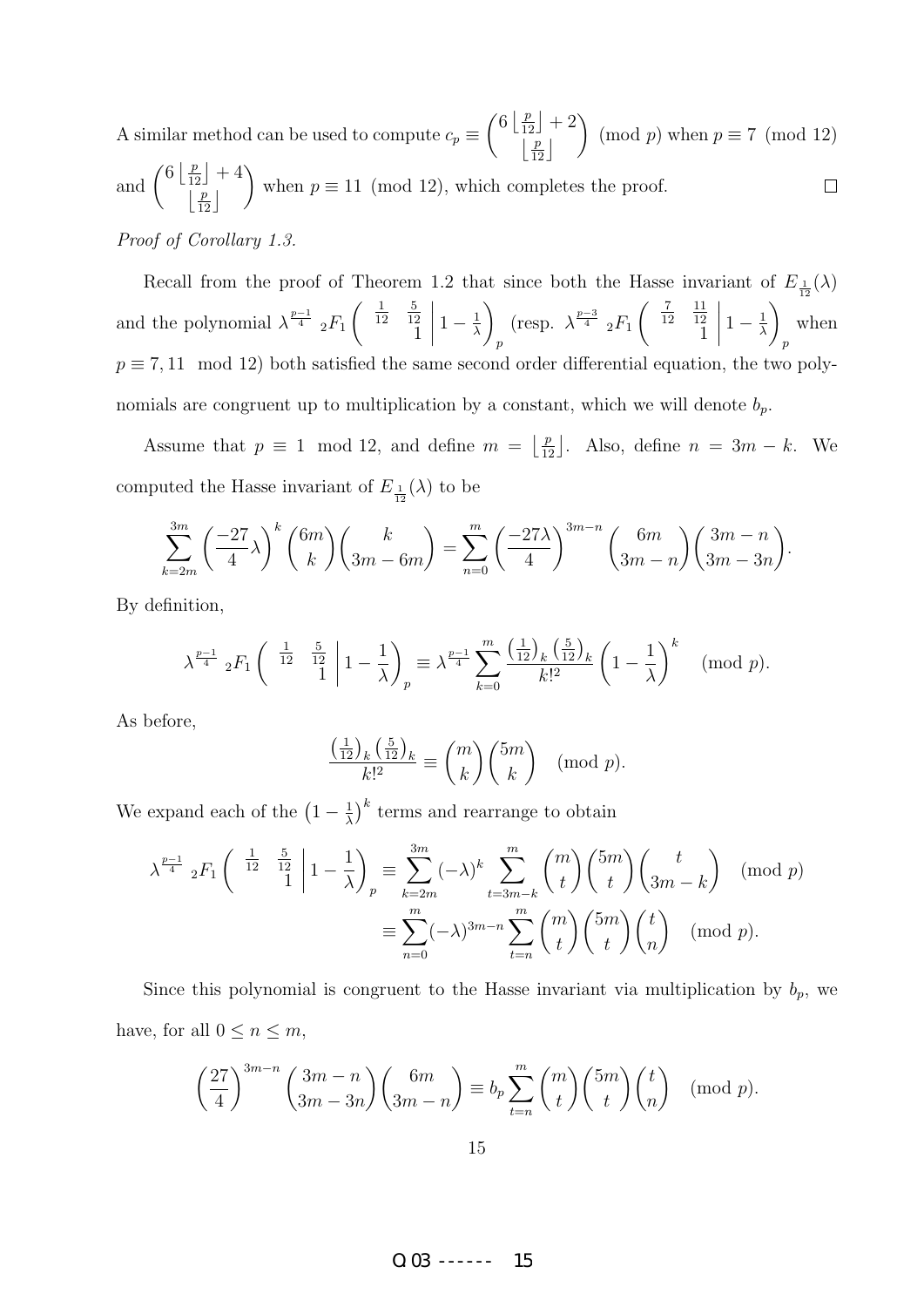When  $n = 0$ , this becomes

$$
\left(\frac{27}{4}\right)^{3m} \binom{6m}{3m} \equiv b_p \sum_{t=0}^{m} \binom{m}{t} \binom{5m}{t} \equiv b_p \binom{6m}{m} \pmod{p}
$$

and thus

$$
b_p \equiv \frac{\binom{6m}{3m} \left(\frac{27}{4}\right)^{3m}}{\binom{6m}{m}} \pmod{p}.
$$

Substituting this back into our identity, we have that for all  $0\leq n\leq m,$ 

$$
\left(\frac{4}{27}\right)^n \binom{3m-n}{3m-3n} \binom{6m}{3m-n} \binom{6m}{m} \equiv \binom{6m}{3m} \sum_{t=n}^m \binom{m}{t} \binom{5m}{t} \binom{t}{n} \pmod{p}.
$$

In the case  $n = m$ , we obtain the simpler identity:

$$
\left(\frac{27}{4}\right)^{3m} {5m \choose m} {6m \choose 3m} \equiv {6m \choose 2m} {6m \choose m} \pmod{p}.
$$

### 4 Examples

In this section we provide two examples to illustrate our main theorems.

#### Example of Theorem 1.1

Consider  $p = 19$ . The supersingular *j*-invariants mod 19 are known to be 18 (corresponding to 1728) and 7. From formula (3.1) we find that the values of  $\lambda$  where  $j \equiv 18$ (mod 19) are  $-1 \pm i$ √ 6 only. The values of  $\lambda$  for which  $j \equiv 7 \pmod{19}$  are  $-6 \pm 3$ √ 2 and  $4 \pm 11\sqrt{13}$ . Thus

$$
S_{19,\frac{1}{3}}(\lambda) = (\lambda - (-1 + i\sqrt{6}))(\lambda - (-1 - i\sqrt{6}))(\lambda - (-6 + 3\sqrt{2}))
$$
  

$$
(\lambda - (-6 - 3\sqrt{2}))(\lambda - (4 + 11\sqrt{13}))(\lambda - (4 - 11\sqrt{13}))
$$
  

$$
\equiv \lambda^6 + 6\lambda^5 + 14\lambda^4 + 8\lambda^3 + 13\lambda^2 + 5\lambda + 12 \pmod{19}
$$
  

$$
\equiv (\lambda^2 + 2\lambda + 7)(\lambda^2 + 11\lambda + 1)(\lambda^2 + 12\lambda + 18) \pmod{19}.
$$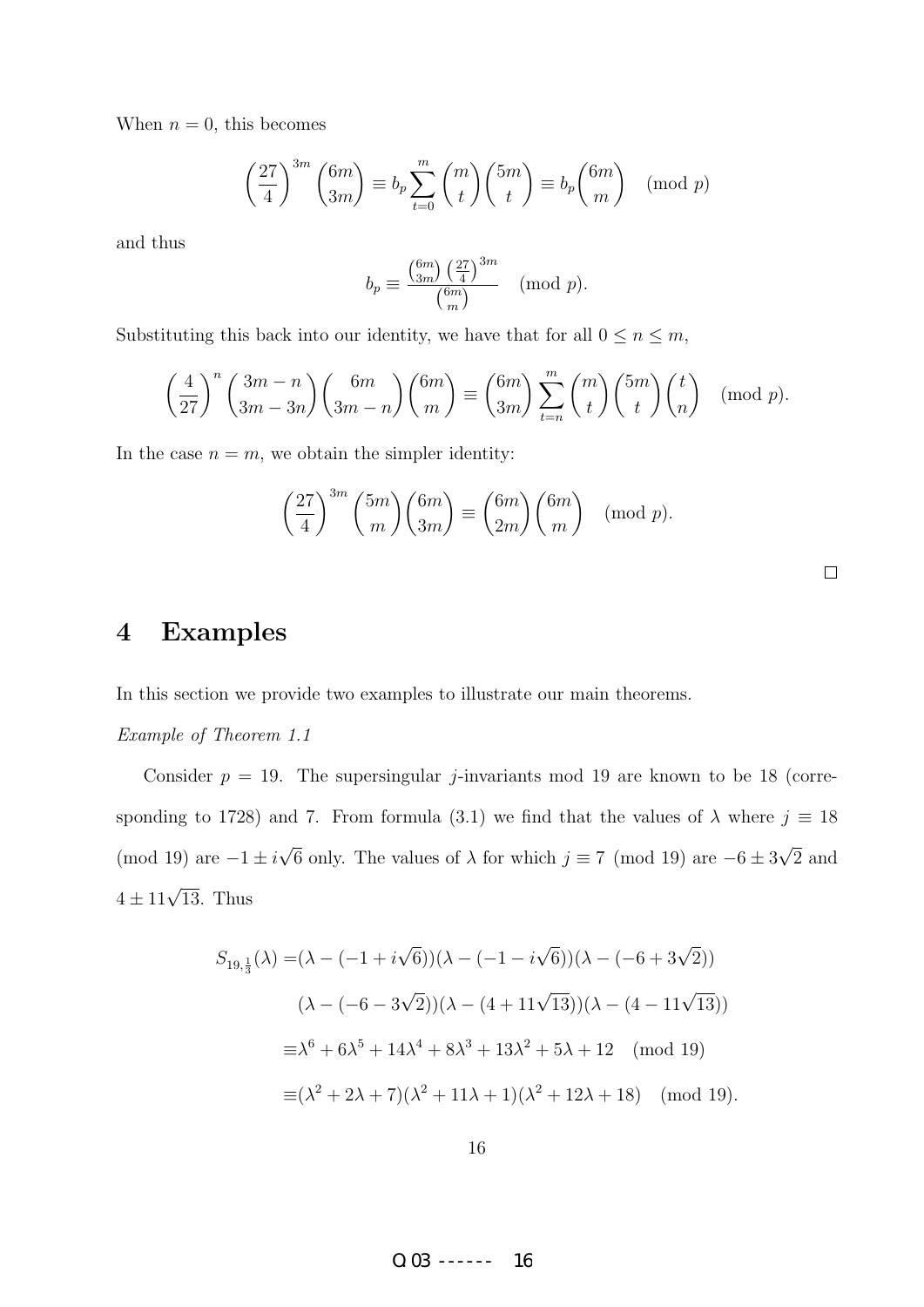The Hasse invariant is the coefficient of  $(wxy)^{18}$  in  $(wy^2 + \lambda wxy + \lambda^2 w^2y - x^3)^{18}$ . This is

$$
H(\lambda) \equiv \lambda^{18} + 6\lambda^{17} + 14\lambda^{16} + 8\lambda^{15} + 13\lambda^{14} + 5\lambda^{13} + 12\lambda^{12} \equiv \lambda^{12} S_{19, \frac{1}{3}}(\lambda) \pmod{19}.
$$

In addition,

$$
{}_2F_1\left(\begin{array}{c} \frac{1}{3} & \frac{2}{3} \\ 1 & 1 \end{array}\bigg| \frac{27}{\lambda}\right)_{19} \equiv 1 + \frac{6}{\lambda} + \frac{14}{\lambda^2} + \frac{8}{\lambda^3} + \frac{13}{\lambda^4} + \frac{5}{\lambda^5} + \frac{12}{\lambda^6} \equiv \frac{1}{\lambda^6} S_{19,\frac{1}{3}}(\lambda) \pmod{19}.
$$

#### Example of Theorem 1.2

Consider  $p = 59$ , which is 11 modulo 12. The supersingular *j*-invariants mod 59 are known to be 0, 17 (corresponding to 1728), 48, 47, 28, and 15. From formula (3.2), we find the  $\lambda$ -invariants corresponding to 48, 47, 28, and 15 are 32, 35, 24, and 22, respectively. Note that we do not include the cases  $j = 0$  or  $j = 1728$  since in these cases  $E_{\frac{1}{12}}(\lambda)$  is singular. Thus

$$
S_{59,\frac{1}{12}}(\lambda) = (\lambda + 27)(\lambda + 24)(\lambda + 35)(\lambda + 37)
$$
  

$$
\equiv \lambda^4 + 5\lambda^3 + 10\lambda^2 + 11\lambda + 3 \pmod{59}.
$$

The Hasse invariant is the coefficient of  $x^{58}$  in  $(4x^3 - 27\lambda x - 27\lambda)^{29}$ . This is

$$
H(\lambda) \equiv 2\lambda^{14} + 10\lambda^{13} + 20\lambda^{12} + 22\lambda^{11} + 6\lambda^{10} \equiv 2\lambda^{10} S_{59, \frac{1}{12}}(\lambda) \pmod{59}.
$$

In addition,

$$
{}_2F_1\left(\begin{array}{cc} \frac{7}{12} & \frac{11}{12} \\ 1 & 1 \end{array} \middle| 1 - \frac{1}{\lambda} \right)_{59} \equiv 2 + \frac{10}{\lambda} + \frac{20}{\lambda^2} + \frac{22}{\lambda^3} + \frac{6}{\lambda^4} \equiv \frac{2}{\lambda^4} S_{59, \frac{1}{12}}(\lambda) \pmod{59} \pmod{59}.
$$
\nAlso,  $c_{59} \equiv \binom{28}{4} \equiv 2 \pmod{59}$ .

17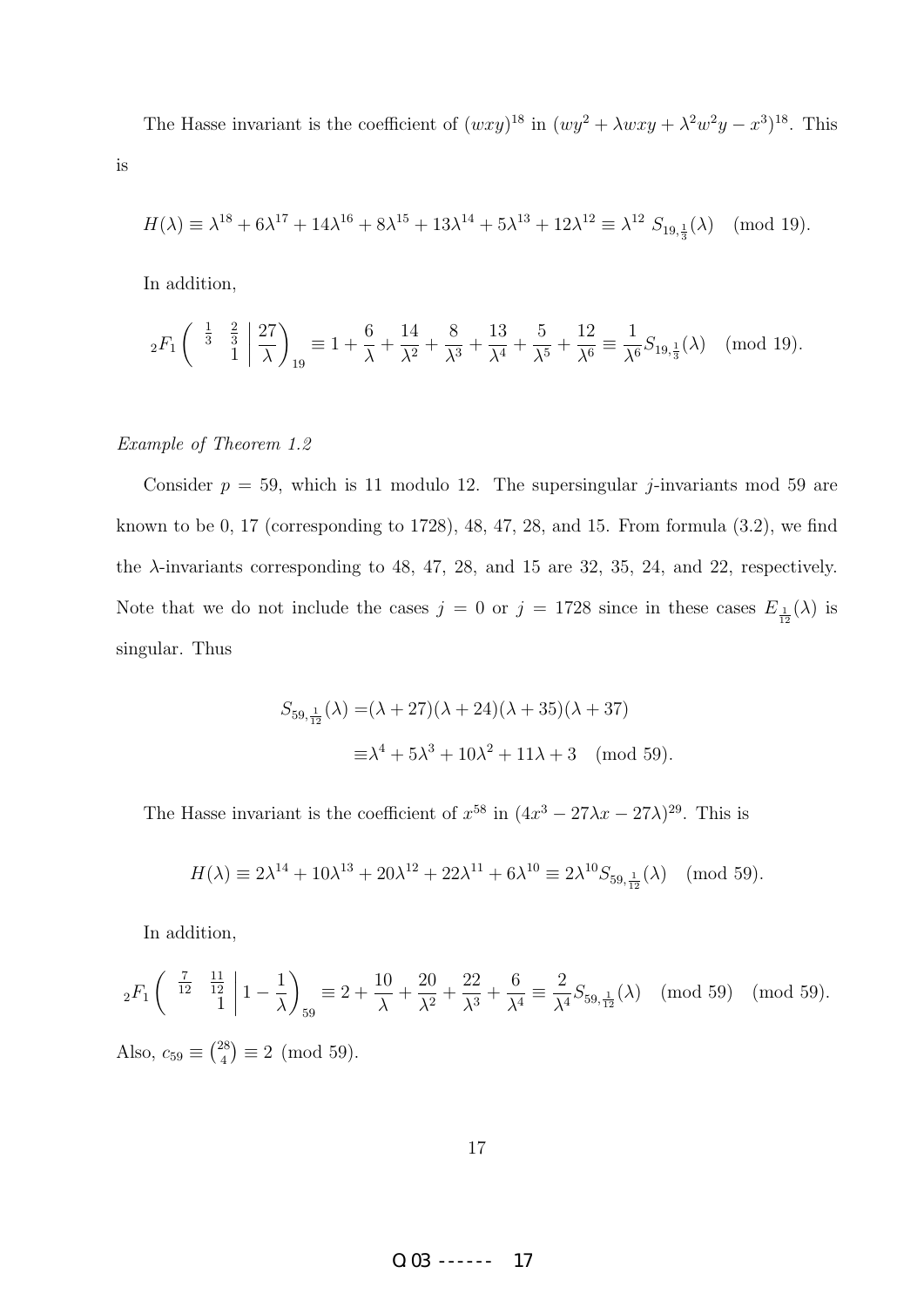# 5 Conclusion

As promised in the introduction, we have described the supersingular loci of two infinite families of elliptic curves in terms of truncated hypergeometric functions. For the family  $E_{\frac{1}{3}}(\lambda)$ , the supersingular locus was a power of  $\lambda$  times the  ${}_2F_1$  $\left(\begin{array}{c}1\\3\end{array}\right)$ 2 3 1 27 λ  $\setminus$ p function. We found a similar result for the family  $E_{\frac{1}{12}}(\lambda)$ . This gives a very simple method for determining exactly which values of  $\lambda$  yield supersingular curves for these infinite families. Over any given field  $\mathbb{F}_p$ , these  $\lambda$ -invariants are simply the roots of these hypergeometric functions truncated modulo p.

Our work has direct applications to cryptography. If certain methods of encryption are to be used, it is imperative to ensure that the curve being used is not supersingular. For our infinite families  $E_{\frac{1}{3}}(\lambda)$  and  $E_{\frac{1}{12}}(\lambda)$ , our results determine exactly which values of  $\lambda$  yield a supersingular curve for a given prime p. Not only does this tell us which curves to avoid for these encryption systems, but it also provides us with inifinitely many non-supersingular curves that are viable candidates.

Our results also yield interesting insights into combinatorics. We have the very nice identity given in Corollary 1.3, and analogous results can be obtained by similar methods. For example, assume that p is any prime that is congruent to 1 modulo 12 and that  $12m+1$ p. If one could prove that the constant  $b_p$  from the proof of Corollary 1.3 is congruent to 1 modulo  $p$  for all such  $p$ , then the following identity is implied from Corollary 1.3:

$$
\binom{6m}{3m} \equiv \left(\frac{27}{4}\right)^m \binom{2m}{m} \pmod{p}.
$$

The truth of this statement has been verified for all  $m$  up to 10000. This is a fascinating identity regarding the "central" binomial coefficients modulo  $p$ , and it illustrates the types of insights one can gain into combinatorics through the study of elliptic curves and hypergeometric functions.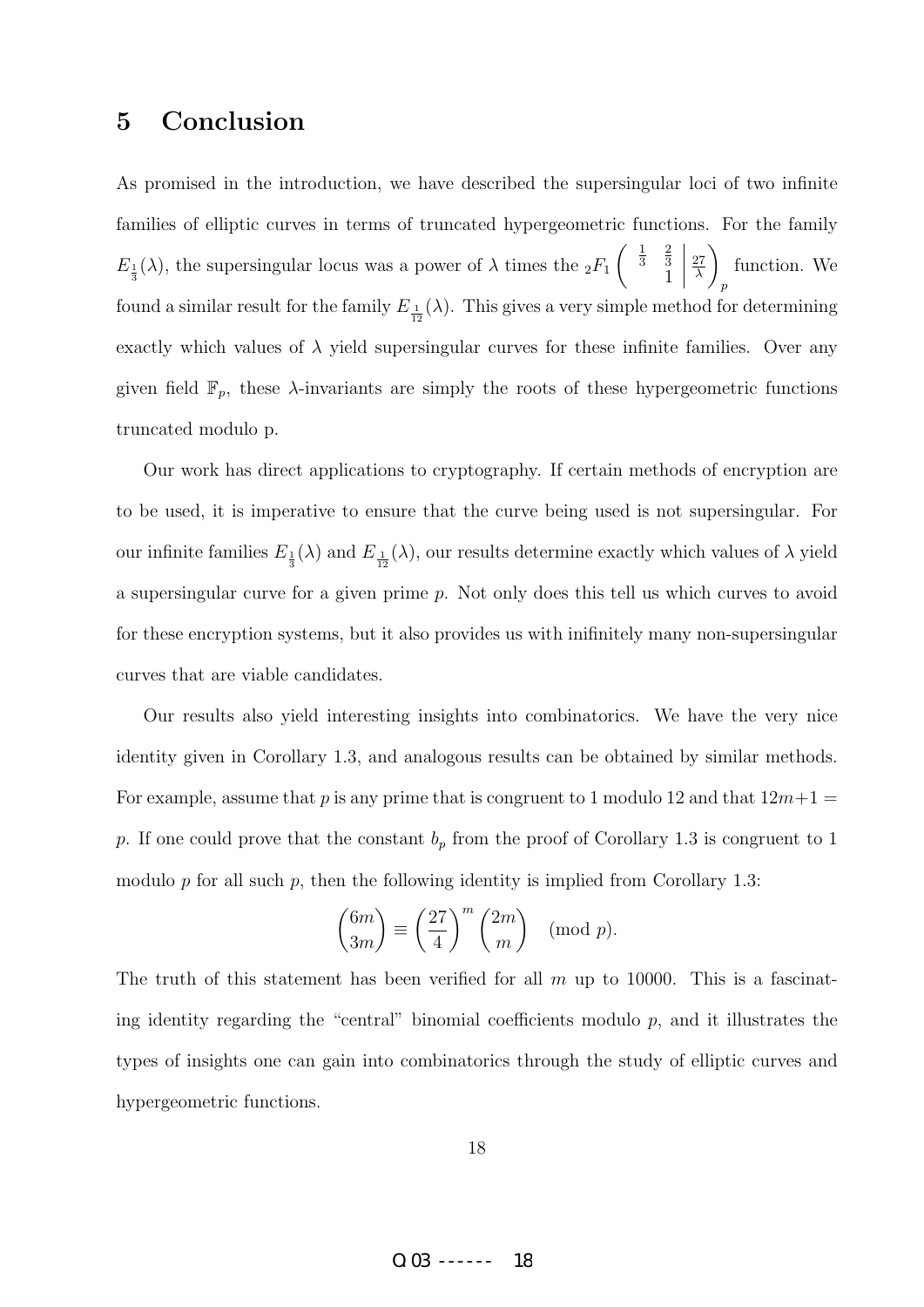It is our hope that these results will be used to further understand the deep connections between elliptic curves and hypergeometric functions, as well as the applications of elliptic curves to other areas of mathematics and science.